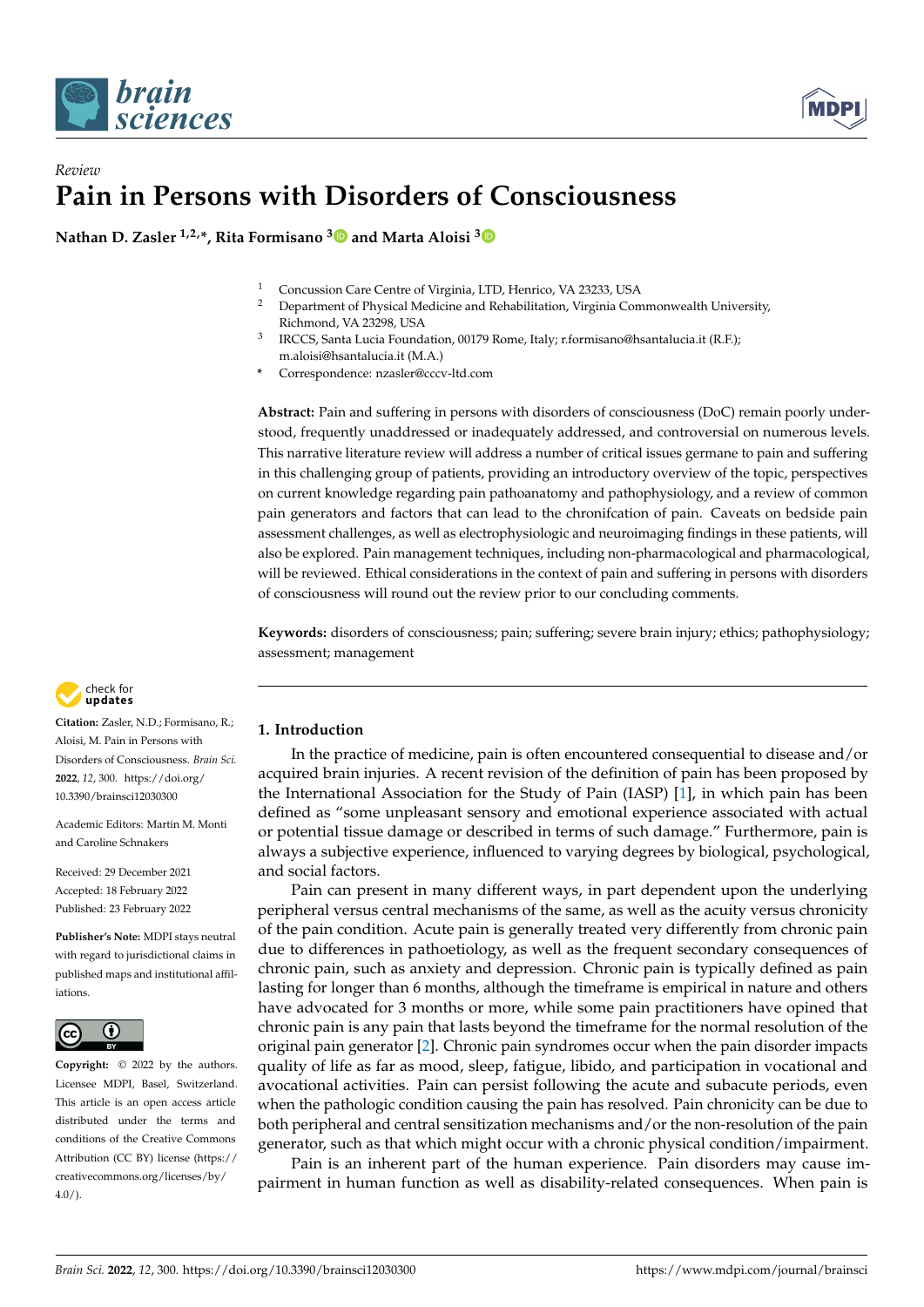experienced as an unpleasant physical sensation or emotion, it is typically expressed through the conscious experience of the same or externalized in the form of verbalizations, vocalizations, and/or behavioral responses, such as grimacing, crying, or agitation. In neurologically impaired patients, pain, whether consciously perceived or not, may be accompanied by increased spasticity as well as autonomic activation (i.e., hypertension, tachycardia, tachypnea, sweating, pupillary changes, etc.), including the worsening of dysautonomic symptoms [\[3–](#page-12-2)[6\]](#page-12-3).

Pain and suffering are distinct entities. Pain is the physiologic manifestation of nociception (which refers to the detection of noxious stimuli by nociceptors), although pain itself may not always be linked to a stimulus and does not necessarily correlate with the degree of injury severity [\[7\]](#page-12-4). Nociception, or the neural process of encoding noxious stimuli, refers to the perception (conscious or not) of such stimuli [\[8\]](#page-12-5), eliciting the activation of an extensive cortical network. Non-nociceptive pain does not require a noxious stimulus as that which might occur in allodynia or neuropathy [\[9\]](#page-12-6). Additionally, pain is not necessarily a direct consequence of nociception and involves the interaction of multiple inputs [\[10\]](#page-12-7). Pain mediation requires a complex multidimensional neuromatrix that integrates pain sensations with complex functions involving affect, memory, and autonomic self-regulation [\[11](#page-12-8)[–14\]](#page-12-9). Suffering entails an individual's emotional reaction to the perception of pain and may involve an array of different responses, including frustration, denial, indignation, and self-indignation, among other responses. The relationship between pain and suffering is complex, as pain is not necessarily always associated with suffering, and suffering is certainly not always associated with pain, whether physical or emotional. Most suffering is induced by negative emotions or situations, and endorsing that a given patient is suffering would implicitly require the clinician to have evidence that such behavioral responses were in fact occurring. There remains debate regarding the boundaries of pain and suffering that the practitioner should be cognizant of in clinical practice [\[9\]](#page-12-6). As clinicians, avoiding or modulating both pain and suffering should be one of the primary goals for our patients, regardless of their clinical condition.

Other factors must be considered when assessing pain, including sex differences in pain perception and cultural influences on the subjective experience of pain. In general, women tend to be at increased risk for chronic pain and may experience more severe pain. Women have greater pain sensitivity, reduced pain inhibition, and enhanced pain facilitation compared to men; a factor to be considered in future pain studies. There are also studies that suggest differential responses between the sexes to pharmacotherapeutic treatment for pain [\[15\]](#page-12-10) that require further study in healthy controls with findings extending accordingly to other patient populations. Cultural influences have also been shown to play a role in a person's subjective pain experience, as well as how they manage their pain experience [\[16](#page-12-11)[,17\]](#page-12-12).

In the context of treating persons with a disorder of consciousness (DoC), including vegetative state (VS)/unresponsive wakefulness syndrome (UWS) and minimally conscious state (MCS), one of the more challenging areas of practice is that of assessing and managing pain [\[18–](#page-12-13)[22\]](#page-12-14). The number of individuals with DoC has increased due in part to progress in intensive and acute neurosurgical critical care, bringing increased attention to this group of challenging patients, regardless of the etiology of their DoC. One consequence of this progress is a trend toward increased awareness of the limitations of dogmatic early prognostication and a shift to delaying decisions about withholding and/or withdrawing care in these patients early after severe brain injury [\[23\]](#page-12-15). As noted by Schnakers and Zasler [\[18\]](#page-12-13), these factors have driven greater levels of introspection regarding the clinical assessment and treatment of persons with DoC in general, and more specifically regarding issues of pain assessment and management. These advances in DoC knowledge and practice have also brought to light medicolegal as well as ethical considerations in the context of ongoing controversies regarding pain and suffering in persons with DoC, leading to a multitude of clinical management challenges extending well beyond the boundaries of end–of–life decisions [\[24–](#page-12-16)[26\]](#page-13-0).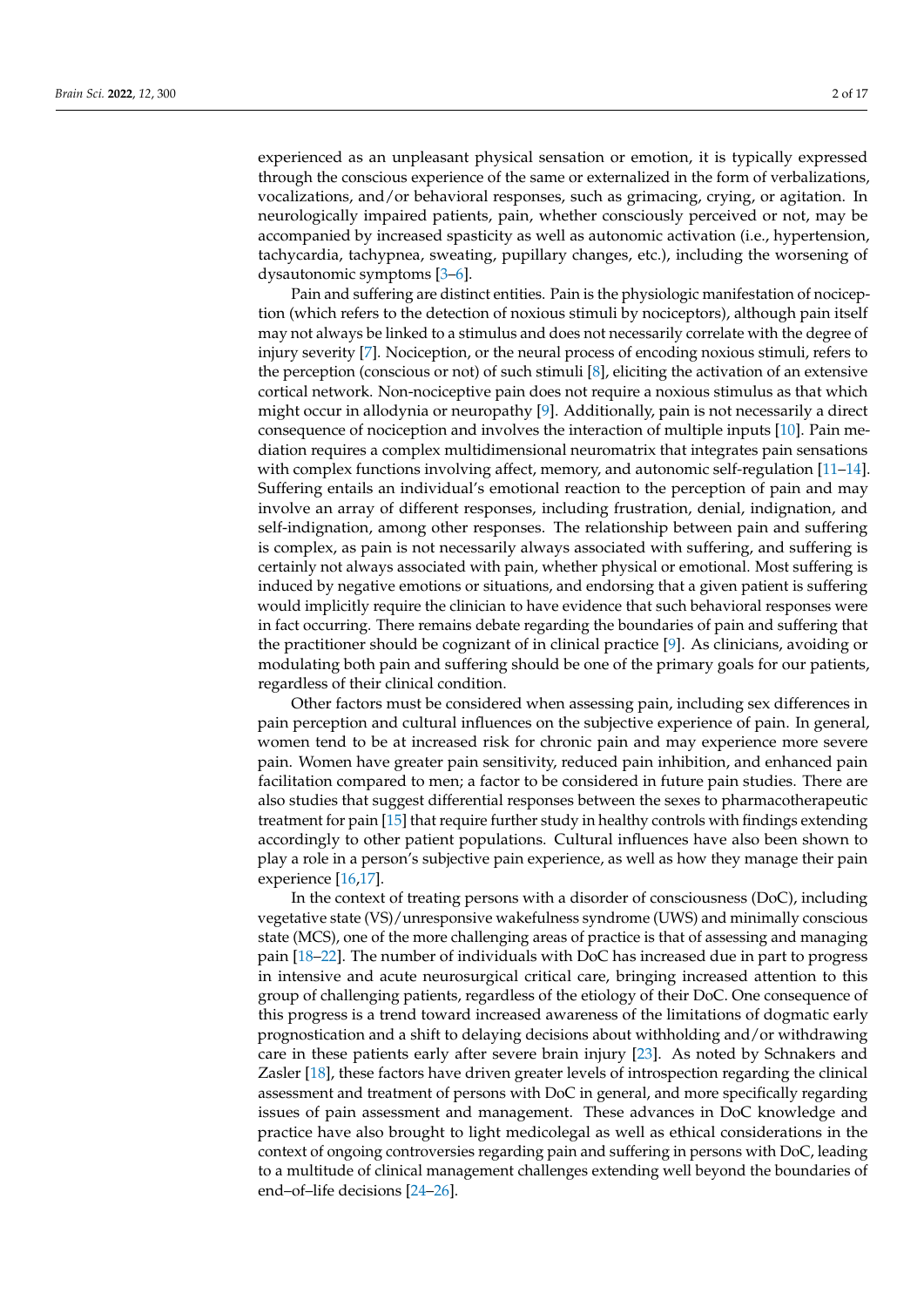This narrative literature review was carried out using PubMed, Google Scholar, Scopus, and Web of Science to scour the literature for relevant studies on pain and DoC. The review was conducted using the following key words related to the topics at hand: pain, suffering, severe brain injury, ethics, pathophysiology, pain assessment, and pain management. As part of the review, we also surveyed references used in previously published articles on the topic to identify any other relevant papers that may have been missed in the literature review.

# **2. Pain Pathoanatomy and Pathophysiology 2. Pain Pathoanatomy and Pathophysiology**

The pain neuromatrix in the intact CNS is complex and still not fully understood [\[27\]](#page-13-1) The pain neuromatrix in the intact CNS is complex and still not fully understood [27] (see Figure [1\)](#page-2-0). The pathophysiology of pain following brain insult or injury is more chal-(see Figure 1). The pathophysiology of pain following brain insult or injury is more challenging, as the assessment of the exact underlying, potentially multisite, pathoanatomy lenging, as the assessment of the exact underlying, potentially multisite, pathoanatomy the injury is not always known and, for the reasons noted above, the post-injury neuropathology tends to not be of major help in determining a person's potential for perceiving thology tends to not be of major help in determining a person's potential for perceiving pain, whether nociceptive or non-nociceptive. pain, whether nociceptive or non-nociceptive.

<span id="page-2-0"></span>

**Figure 1. Legend:** Schematic diagram of the pain neuromatrix involving cortical and subcortical **Figure 1. Legend:** Schematic diagram of the pain neuromatrix involving cortical and subcortical structures. ACC, anterior cingulate cortex; DH, dorsal horn; IC, insular cortex; PAG, periaqueductal structures. ACC, anterior cingulate cortex; DH, dorsal horn; IC, insular cortex; PAG, periaqueductal gray; PFC, prefrontal cortex; RVM, rostral ventral medulla; SI, primary somatosensory cortex; SII, gray; PFC, prefrontal cortex; RVM, rostral ventral medulla; SI, primary somatosensory cortex; SII, secondary somatosensory cortex. secondary somatosensory cortex.

The ascending spinothalamic tract is a major pain pathway that carries nociceptive, The ascending spinothalamic tract is a major pain pathway that carries nociceptive, thermal, and non-discriminative touch information to the thalamus. These axons then connect to the posterior limb of the internal capsule, and then to the postcentral gyrus and then to the postcentral gyrus and posterior paracentral lobule of the parietal lobe, where they mediate sharp pain sensations. Poorly localized pain sensations associated with the emotional features of pain are mediated Poorly localized via the intralaminar nuclei and end in the insular and rostral cingulate gyrus. The primary<br>conditions a large conditions can insular and rostrain city and readers the profession theorem that and secondary somatosensory, insular, anterior cingulate, and prefrontal cordecs are alwareas involved in qualitative aspects of pain, localization, intensity, and duration [\[28–](#page-13-2)[30\]](#page-13-3). and secondary somatosensory, insular, anterior cingulate, and prefrontal cortices are the

 $\frac{1}{20}$  or  $\frac{1}{20}$ . Suffering and the cognitive evaluative aspects of pain are mediated by the insular, durating and the eigentive evaluative aspects of paint are included by the histant,<br>anterior cingulate, and prefrontal cortices as well as subcortical limbic structures [\[31,](#page-13-4)[32\]](#page-13-5). and the congrade, and prefixing correct as well as subcorrect interestinctive  $\left[\frac{\partial f}{\partial x}\right]$ . to chronic pain, with pain representation gradually shifting from sensory to emotional and limbic structures. Pain-induced limbic gamma oscillations have interestingly been and limbic structures. shown to be related to pain perception in persons with DoC [\[33,](#page-13-6)[34\]](#page-13-7). There is preliminary evidence that some patients in UWS may be able to perceive the affective components of pain through limbic circuit activation [\[33\]](#page-13-6), which should give clinicians at least some pause to being dogmatic that those in a UWS cannot perceive pain.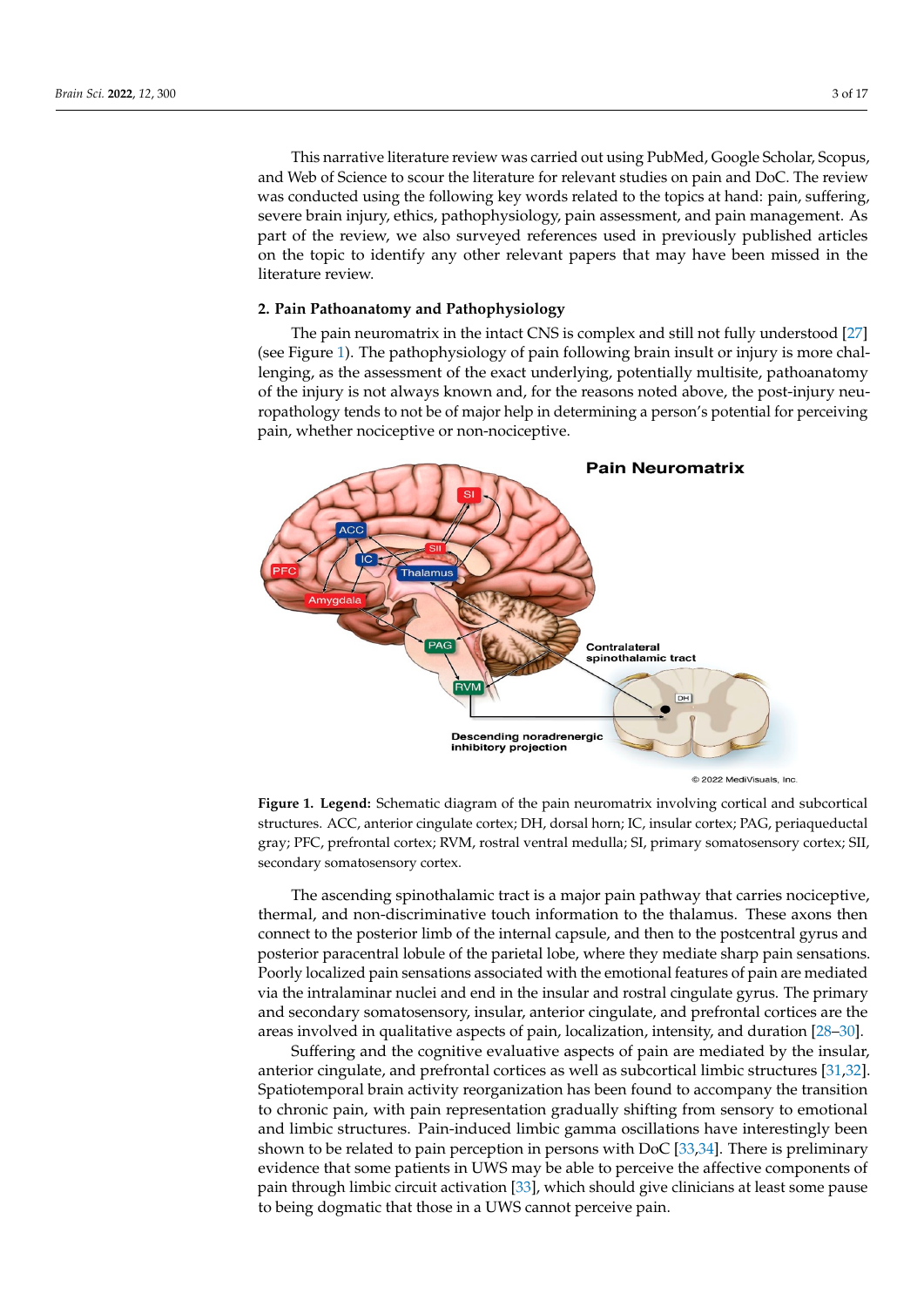Descending pathways transmit information from various regions of the brain, including the cortex, hypothalamus, and amygdala, to the periaqueductal gray in the midbrain, which further project to the somatosensory cortex. Spinothalamic tract damage, including to the thalamic nuclei, may be involved with persistent post-TBI pain. Dopaminergic system dysfunction due to alterations in dopamine signaling has been shown to occur after TBI and may be involved with persistent pain complaints. Hypothalamic dopamine projections to the spinal cord may augment, rather than suppress, pain, indicating that the effects of dopamine on pain are not necessarily consistent. Various other pathophysiological processes, including, but not necessarily limited to, neuroinflammation, neurodegeneration, and axonal damage have been implicated in various animal and human models of post-TBI pain, as have synaptic changes and genetic mechanisms [\[35,](#page-13-8)[36\]](#page-13-9).

Dysfunctional descending inhibition can also contribute to pain conditions resulting from brain injury. The descending system is of particular importance in the regulation of pain arising from injured peripheral tissues, such as the nerves, osseous structures, skin, and muscles. Descending inhibition is modulated by norepinephrine from the locus coeruleus and serotonin from the rostroentromedial medulla, and targets the spinal cord dorsal horn and the trigeminal nucleus. Alterations in norepinephrine neurotransmission and consequential motor and descending nociceptive inhibition have been found to play essential roles in pain modulation. Based on current knowledge, which includes neuroimaging studies, chronic pain may occur secondary to the disruption of descending pathways affecting nociceptive signaling mechanisms [\[35\]](#page-13-8).

#### **3. Pain Generators in Persons with DoC**

The main causes of pain during early recovery post-trauma are fractures (both axial and extremity), solid organ injuries, soft tissue injuries, and inserted tubes (i.e., tracheal, nasogastric, urinary catheters, etc.). Invasive procedures, such as surgical interventions, central line insertions, and intravenous lines can all be pain generators [\[22,](#page-12-14)[37\]](#page-13-10). In the subacute setting, similar issues are responsible for pain and may continue to serve as pain generators. Clinicians should be alert to clinical changes (vital signs, pain behaviors, including agitation, diaphoresis, and increased tone) on attempts at weaning pain medication. If pain generators persist, these reflexive responses to pain (which in and of themselves can be physiologically stressful to the patient's system) should be addressed through appropriate pharmacological and non-pharmacological prescription. In select patients with a DoC, withdrawal of pain medications can lead to a conscious pain experience and potentially suffering.

Transition to lower levels of care does not imply that there is no longer a need for due diligence with regard to pain surveillance and treatment. As patients medically stabilize and the primary issue is not "life or death," there tends to be greater attention paid to assessing pain if there is evidence of pain responsivity. Following acute care, common causes of pain may include spasticity, rigidity, dystonia, contractures, musculoskeletal pain, complex regional pain syndrome, shoulder subluxation, scoliosis, thalamic (central) pain, and/or skin breakdown [\[38](#page-13-11)[,39\]](#page-13-12). Clinicians should always think about therapy interventions, such as range of motion exercises, as potentially painful experiences for individuals with a DoC [\[40\]](#page-13-13), which has clinical implications as to whether we should be pharmacologically prophylaxing for pain preemptory to such procedures.

Evidence strongly supports the mechanisms of central sensitization as being contributory to pain evolving to a chronic state [\[41\]](#page-13-14). Various neural areas have been found to be associated with both structural and functional changes (including in corticolimbic networks) as related to pain chronification [\[42](#page-13-15)[,43\]](#page-13-16). Such mechanisms are generally not found to contribute to acute and subacute pain. There are now a number of different approaches utilized to treat chronic pain conditions that are theorized to be due to central sensitization phenomena, including potentially neuromodulatory techniques [\[39\]](#page-13-12). There are also a number of conditions that occur in persons with DoC that are unrelated to central sensitization, but are common causes of pain, including intracranial pressure changes,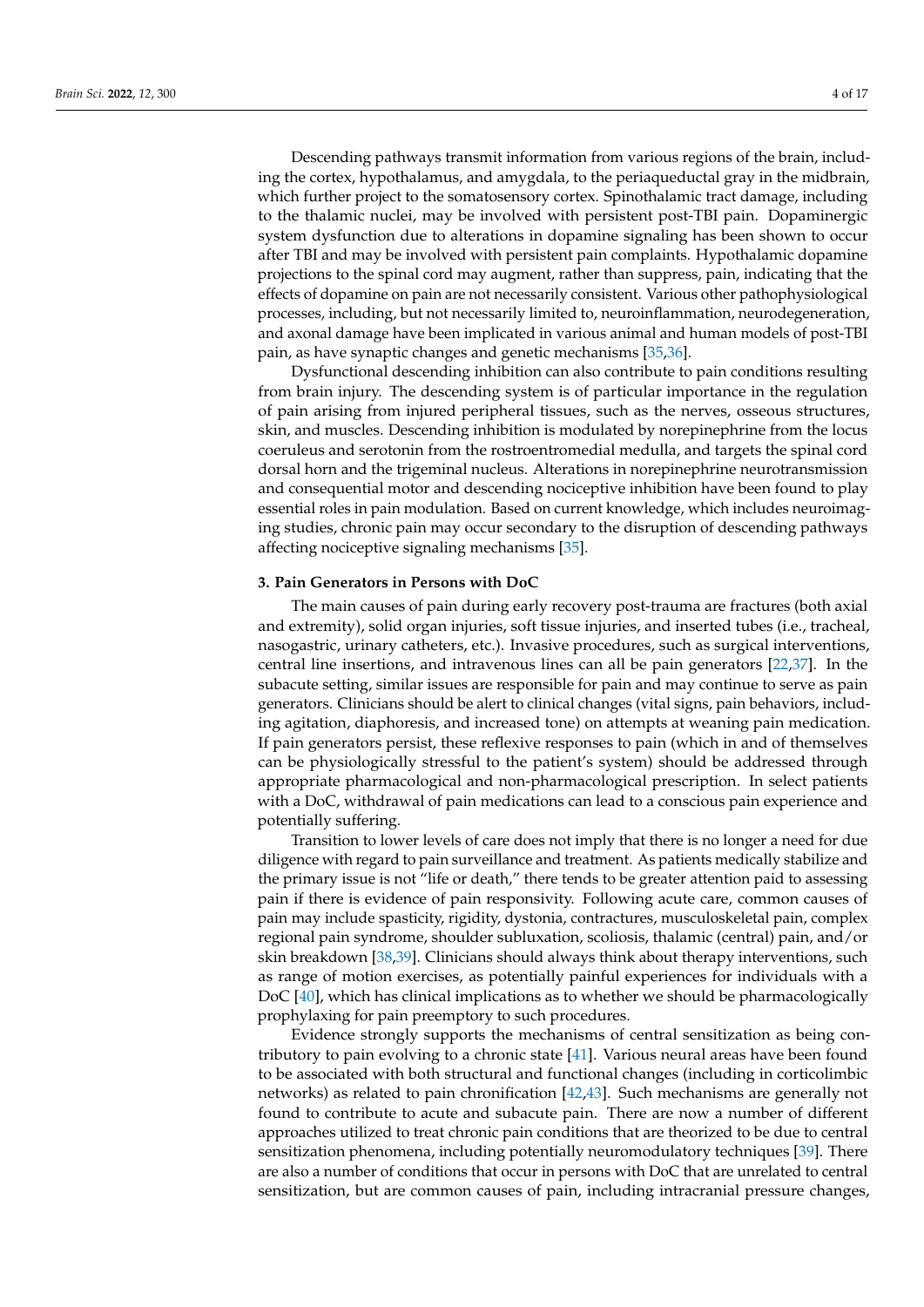immobility, contractures, spasticity, skin breakdown, and urinary tract infections (with dysuria), among other conditions. Obviously, each of these conditions can be treated through appropriate surgical and/or non-surgical interventions that must be within the treatment armamentarium of any physician involved with the management of persons with DoC. Please refer to Table [1](#page-4-0) for a list of common pain generators in persons with DoC.

| Central/thalamic pain                                    |  |
|----------------------------------------------------------|--|
| Complex regional pain syndrome                           |  |
| Constipation                                             |  |
| Dystonias                                                |  |
| Indwelling devices                                       |  |
| Infectious processes-pneumonia, urinary tract infections |  |
| Invasive procedures                                      |  |
| Low or high intracranial pressure                        |  |
| Myofascial pain                                          |  |
| Neuralgic pain                                           |  |
| Neuropathic pain                                         |  |
| Neurogenic heterotopic ossification                      |  |
| Neuromusculoskeletal scoliosis                           |  |
| Post-fracture pain                                       |  |
| Range of motion attempts                                 |  |
| Shoulder subluxation                                     |  |
| Skin breakdown/pressure sores                            |  |
| Soft tissue contractures                                 |  |
| Soft tissue injuries                                     |  |
| Solid organ injuries                                     |  |
| Spasticity, rigidity, dystonia                           |  |

<span id="page-4-0"></span>**Table 1.** Common Pain Generators in Persons with DoC.

#### **4. Pain Assessment in Persons with DoC**

Historically, accurate bedside assessment and the determination of consciousness of patients with a DoC has a high error rate  $[44–46]$  $[44–46]$ . Misinterpretation of behavioral signs may lead to errors that have ethical and clinical, as well as clinicolegal, implications relative to decisions regarding prognosis, treatment, and end–of–life decision making. In the assessment of non-communicative patients, it is essential to discriminate between reflex and higher-order behavioral responses [\[30\]](#page-13-3). Bedside examination of patients with DoC may determine their awareness/consciousness based on indirect clinical indicators, such as mimic reactions, crying, shouting, groaning, and grimacing. Newer evidence suggests that there may be additional clinical indicators of consciousness in the post-acute period, including the rate of spontaneous eye blinking [\[47\]](#page-13-19).

Several scales have been validated to assess the presence of nociception in patients unable to communicate, such as newborns, infants, adolescents [\[48–](#page-13-20)[50\]](#page-13-21), and older and demented persons [\[51\]](#page-13-22) (see Table [2\)](#page-5-0). Since self-report pain evaluations, such as the Visual Analogic Scale (VAS) [\[52\]](#page-13-23), are not possible to administer to non-communicative patients, the aforementioned scales are based on specific behavioral observations, such as noxious stimulus localization, restlessness or agitation, body movements, facial expressions, emotional reactions (grimaces, crying, screaming, and shouting), verbalizations, vocalizations, verbal complaints, and other non-verbal pain indicators [\[53\]](#page-13-24). Specific recommendations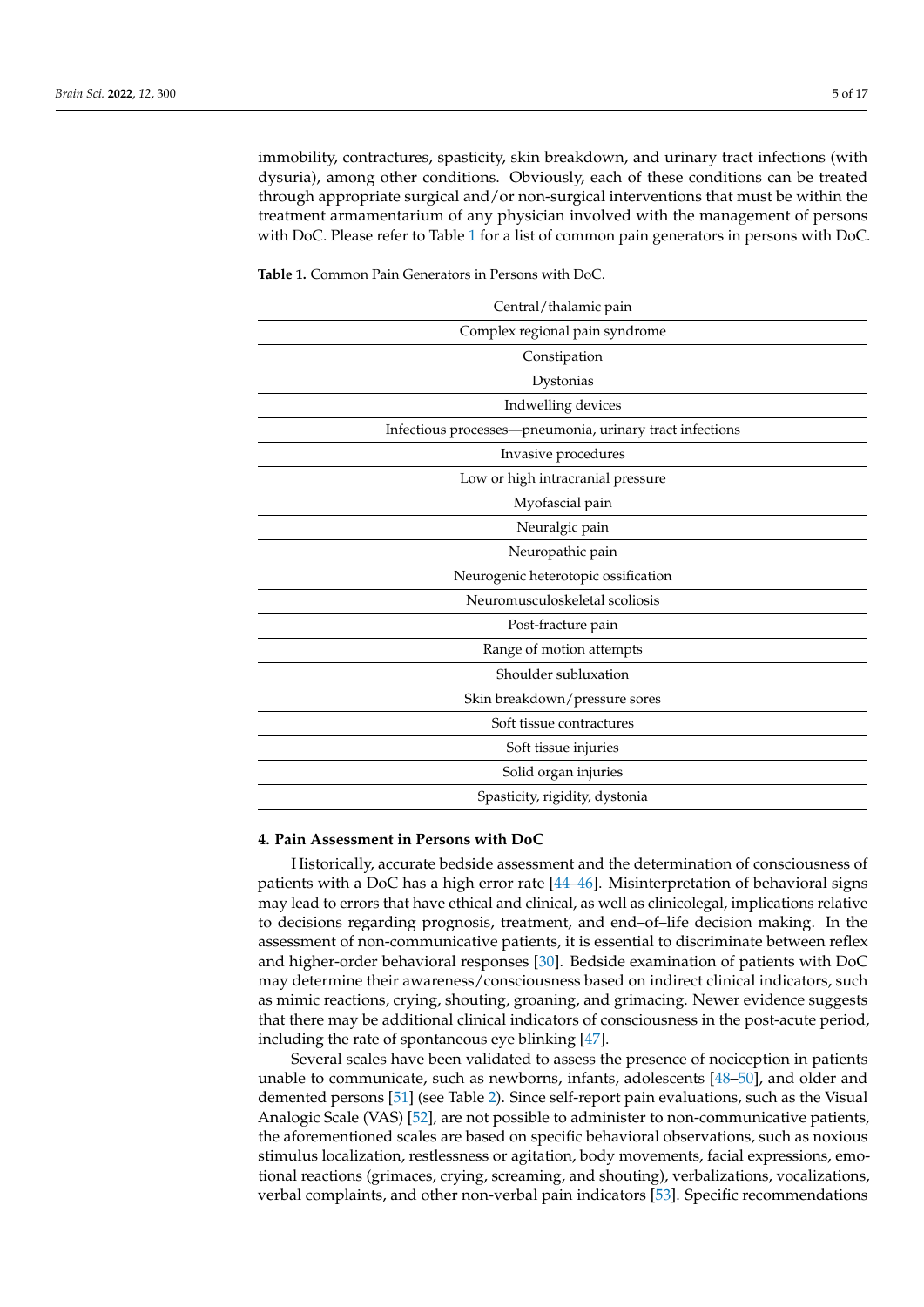have been proposed by an American Task Force for all patients not able to communicate verbally (non-verbal patients) to receive appropriate pain management interventions [\[54\]](#page-14-0).

| <b>Scale</b>                                                          | <b>Patient Group</b>               |
|-----------------------------------------------------------------------|------------------------------------|
| Children and Infants Post-operative Pain Scale<br>(CHIPPS)            | Newborns, Infants, and Adolescents |
| Face, legs, activity, cry and consolability<br>(FLACC)                | Newborns, Infants, and Adolescents |
| Pain Assessment in Advanced Dementia<br>(PAINAD)                      | Geriatric/Dementia                 |
| Nociception Coma Scale (NCS)                                          | DoC                                |
| Nociception Coma Scale–Revised (NCS–R)                                | DoC                                |
| Nociception Coma Scale–Revised–Personalized<br>Stimulation (NCS–R–PS) | DoC                                |
| Brain Injury Nociception Assessment Measure<br>(BINAM)                | Severe Traumatic Brain Injury      |

<span id="page-5-0"></span>**Table 2.** Pain Assessment Tools in Non-Communicative Patients.

The variability of the pain sources in persons with prolonged DoC (PDoC) may lead to different individual reactions to the same noxious stimulation (pressure on the fingernail bed); thus, individualized pain stimulation in such patients should be used [\[54\]](#page-14-0). However, assessing nociception and behavioral responses to pain stimulation in individuals with severe brain injury and disorders of consciousness (DoC) still represents a challenge to any clinician charged with caring for such patients [\[18\]](#page-12-13).

Several behavioral scales have been authored in an attempt to allow a more objective assessment of pain in this challenging population [\[54\]](#page-14-0). The Nociception Coma Scale (NCS) [\[55–](#page-14-1)[57\]](#page-14-2) is a tool that was designed to assist in the objective assessment of pain in persons with a DoC. The measure relies on the observation of the motor response (non-flaccid, abnormal posturing, flexion withdrawal, and localization), verbal response (non-verbalization, groaning, vocalization, and intelligible verbalization), visual response (none, startle response, eyes movement, and fixation), and facial expression (non-oral reflexive/startle response, grimace, and crying), following a defined and standardized noxious stimulation (i.e., pressure on the fingernail bed using an algometer). The visual item was subsequently removed from the NCS, and a revised version of the scale, the Nociception Coma Scale–Revised (NCS–R), was proposed by Chatelle [\[56\]](#page-14-3) as it was found that the exclusion of the visual item did not change the overall assessment findings.

Sattin et al. [\[58\]](#page-14-4) found lower pain pressure thresholds in participants with DoC compared to healthy controls. Pathologic pain responses, such as allodynia, have the potential to alter responses to stimuli, even though they may not be considered as painful. Personalized stimuli (e.g., hand opening, upper limb abduction, and head mobilization) have been proposed for pain stimuli response assessment on the NCS and NCS–R due to the alterations in pain pathway functions that might affect the response to standard pressure on the fingernail bed. Indeed, a preliminary study revealed that personalized, tailored painful stimulation was able to elicit more behavioral responses than standard stimuli [\[59\]](#page-14-5). An adapted version of the NCS–R using personalized stimulation (PS) may produce more intentional and specific responses to pain-inducing maneuvers. There is a clear and apparent need to conduct further research examining individual thresholds and the nature of the pain stimulus applied in patients with a DoC.

An integrated patient-centered approach for the assessment of physical pain in which clinical measures and bedside behavioral observations are assessed may improve treatment and rehabilitation outcomes. Furthermore, investigating pain perception in such patients through the use of a personalized source of nociception and pain may avoid nonspecific, unreliable, and potentially harmful noxious assessments (as with standard pain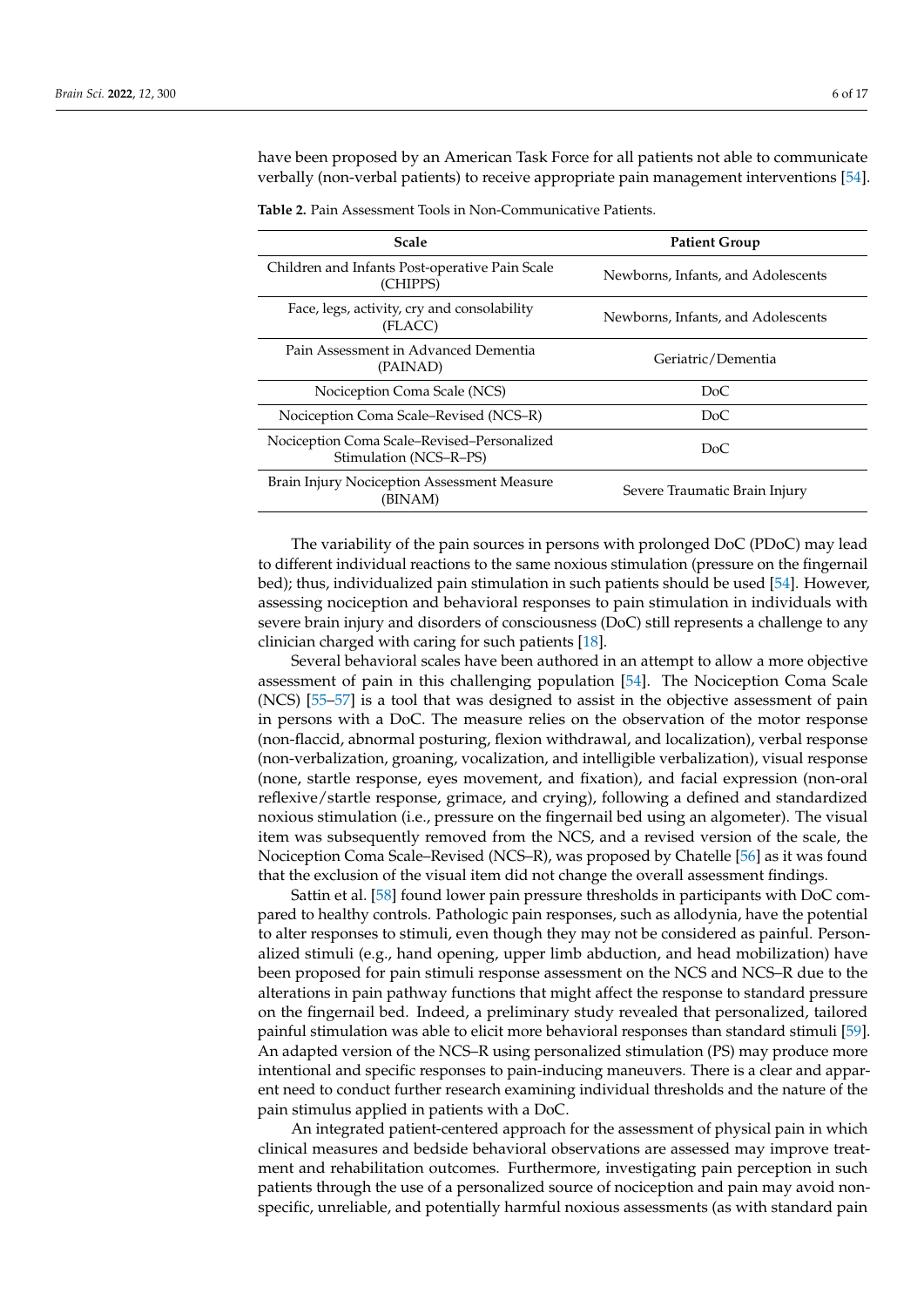scales) [\[22](#page-12-14)[,60\]](#page-14-6) and may provide tools for revealing nociception, even in the absence of any response to the standard clinical bedside exam. Through the use of data generated from the most involved caregivers (nurses, physiotherapists, physicians, and relatives), along with clinician-performed qualitative analysis, may provide more reliable data to assess for otherwise occult pain perception and potentially suffering in those who cannot otherwise convey their discomfort [\[54,](#page-14-0)[59\]](#page-14-5).

The Brain Injury Nociception Assessment Measure (BINAM), a specific measure of nociception, was developed for non-communicative patients with severe TBI. The BINAM consists of ten behavioral and physiological items and has been found to be reliable and feasible to administer, with accurate scores obtainable in about 10 min [\[61\]](#page-14-7). One of the advantages of BINAM in comparison with NCS–R is that the use of the latter scale may be less sensitive in the assessment of pain in patients with VS/UWS due to their low functional level [\[62\]](#page-14-8). Moreover, the subscores in the motor and verbal response categories of the NCS– R may be problematic to score in patients who are intubated, trached, paretic, and/or aphasic [\[63](#page-14-9)[,64\]](#page-14-10). The effects of activity and analgesia with acetaminophen on BINAM have also been evaluated, demonstrating that the resulting score is largely independent of the level of consciousness or agitation [\[61](#page-14-7)[–64\]](#page-14-10).

Pain perception in persons with DoC remains a controversial issue, particularly due to the fact that there is evolving evidence of the presence of residual pain experience in some patients in VS/UWS [\[65–](#page-14-11)[70\]](#page-14-12). Managing and treating pain may improve a patient's ability to participate in assessments as well as therapies, reduce psychomotor agitation, improve sleep, and potentially even global outcomes. In this vein, the Italian Ministry of Health passed a law [\[71\]](#page-14-13) that patients must receive proper pain treatment, and that pain assessment must be included in the patient's evaluation. Bagnato et al. [\[72\]](#page-14-14) found that admission NCS–R and CRS scores paralleled the levels of consciousness, but that, unlike the CRS–R, the NCS–R scoring was not related to the 6-month outcomes in UWS patients. The prior finding is seemingly somewhat paradoxical, given that prior studies showed similar correlations between higher NCS–R scores and CRS scores and the historical correlation of early higher CRS scores with better longer-term outcomes.

Proper assessment and treatment of pain in patients with DoC who may experience pain at a conscious level and potentially even suffer, yet be unable to demonstrate to the outside world their experience, should be a goal of all practitioners working with this challenging group of patients. A patient-centered and multidisciplinary approach is advocated to facilitate the assessment of pain in patients with a DoC to improve the diagnostic accuracy and ultimately the quality of management of a given patient's pain experience [\[59\]](#page-14-5). It should also be noted that there is currently no consensus on which pain assessment scale is preferred in persons with a DoC based on either consensus or blinded prospective controlled studies, although there is a trend toward providing "personalized" stimulation.

#### **5. Electrophysiological Assessment**

Different painful stimuli have been proposed to reveal EEG reactivity to pain in patients in comas [\[60\]](#page-14-6). Ronga et al. [\[73\]](#page-14-15) studied event-related potentials (ERPs) elicited by transient nociceptive stimuli in normal subjects. They found that nociceptive ERPs do not simply detect the novelty of the painful stimulus, but instead are mainly determined by their saliency, which consists of an increase in nociceptive stimulation that is more salient than a decrease in stimulation intensity. Based on these findings, further studies should evaluate differential responses based on pain stimulus intensity and saliency.

In a recent scoping review [\[74\]](#page-14-16), the neurophysiological underpinning of pain in prolonged DoC (PDoC) was examined. Pain perception assessment was noted to potentially assist in reducing the misdiagnosis rate in this patient population. The data indicate that patients with UWS have more dysfunction in the pain neuromatrix connectivity areas compared to individuals in MCS, emphasizing that pain perception may be more likely as the overall level of consciousness improves. There are noteworthy exceptions, since some patients with a UWS show pain-related cortical activations that partially overlap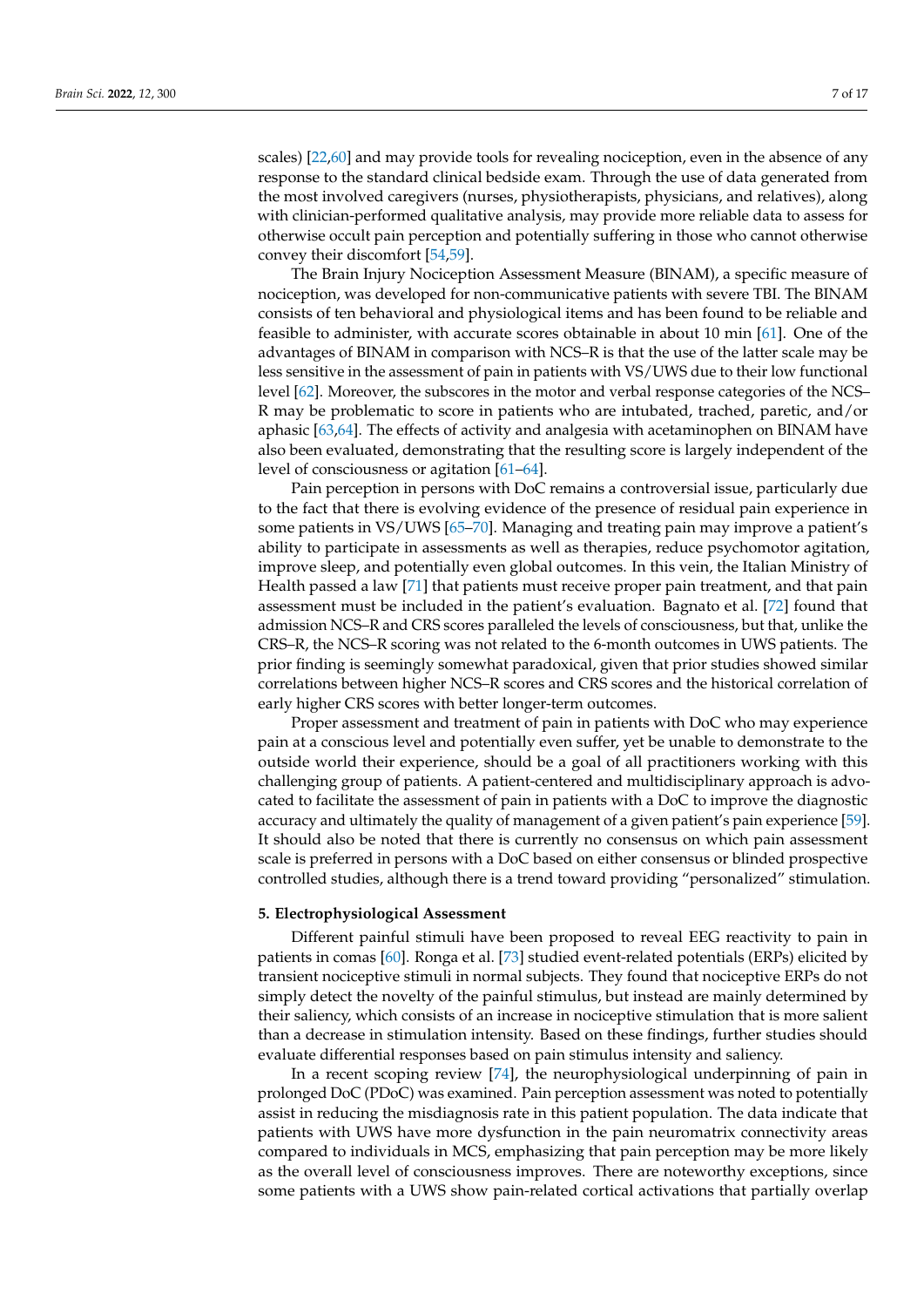with the activations observed in individuals in an MCS. This suggests that some patients with UWS may have residual brain functional connectivity supporting the somatosensory, affective, and cognitive aspects of pain processing that would facilitate covert cognition assessment and thus reduce misdiagnosis [\[75–](#page-14-17)[77\]](#page-14-18). Further studies examining the utility of electrophysiological evaluation are certainly warranted to assess their role in pain assessment in DoC, as well as predictive utility in signaling emergence.

De Salvo and colleagues [\[78\]](#page-14-19) studied whether laser-evoked potentials (LEPs) could objectively demonstrate the residual pain perception capacity in patients in VS/UWS and MCS. The authors performed a cross-sectional observational study focusing on the role of LEP examination to confirm its use as a neurophysiological marker of pain perception. The study group consisted of 13 VS and 10 MCS patients with inter-group LEP analysis showing significant differences in post-anoxic N2P2 latency, amplitude, and a trend in N2P2 latency in brain trauma. Interestingly, correlation analysis showed a significant relationship between N2P2 amplitude and CRS–R scoring only in the post-traumatic VS/UWS group. These latter findings lead to the detection of potential markers of conscious pain perception in patients with a DoC and have potentially important implications for clinical management.

In a study by De Tommaso and colleagues, five patients with a UWS and four patients with an MCS, as well as eleven age- and sex-matched controls, were examined [\[66\]](#page-14-20). Auditory, visual, non-noxious electrical, and noxious laser stimulation were used during evoked potential data collection. The laser-evoked potentials (LEPs) were recognizable in all cases. Only one MCS patient showed a reliable cortical response to all the employed stimulus modalities. Significant N2 and P2 latency prolongation occurred in both VS and MCS patients. The presence of a reliable cortical response to auditory, visual, and electric stimuli was able to correctly classify patients with UWS and MCS with 90% accuracy. The laser P2 and N2 amplitudes were not correlated with the CRS–R and NCS–R scores, while the auditory and electric-related potential amplitudes were associated with the motor response to pain and consciousness recovery. The investigators concluded that LEPs did not seem to correlate to responsiveness per se, but to motor responses to painful stimuli. Other neurophysiological studies utilizing event-related evoked potentials (ER–EP) have shown that the activation of the N400 wave after noxious stimulation was unable to differentiate between patients with VS/UWS and MCS ("near VS") with any clarity [\[79\]](#page-15-0).

#### **6. Neuroimaging**

The two main Positron Emission Tomography (PET) studies on pain perception in individuals with UWS demonstrated contradictory results. Laureys and colleagues demonstrated that painful electrical stimulation of the medial nerve in 15 subjects with UWS due to various etiologies was able to activate only primary cerebral areas for pain perception, such as the brainstem, thalamus, and primary somatosensory cortex [\[68\]](#page-14-21). Kassubek and colleagues [\[67\]](#page-14-22), using similar methodology, studied seven persons with long term anoxic UWS and found that activation of somatosensory cortical areas was associated with conscious pain perception. The difference between the two studies might be due to the time post-brain injury that the PET imaging was performed, as the Laureys patient group was much more acute than the patient group studied by Kassubek.

Other PET studies have demonstrated a global disconnection between the secondary and primary cerebral areas for pain perception [\[80,](#page-15-1)[81\]](#page-15-2). Boly et al. [\[82\]](#page-15-3) confirmed a reduction of the activation of all of the areas of the "pain cerebral matrix" in individuals with UWS, without precise differentiation between subjects. Comparable results of the activation of primary, but not secondary, cerebral areas in response to external stimulation have been obtained by neuroimaging techniques, such as functional Magnetic Resonance (fMRI) techniques [\[65,](#page-14-11)[69\]](#page-14-23).

The activation of only primary cortical areas for pain perception might be interpreted as a lack or reduction of conscious pain perception in persons with UWS due to the failed activation of the secondary "pain matrix" (cingulate cortex, insular, and frontoparietal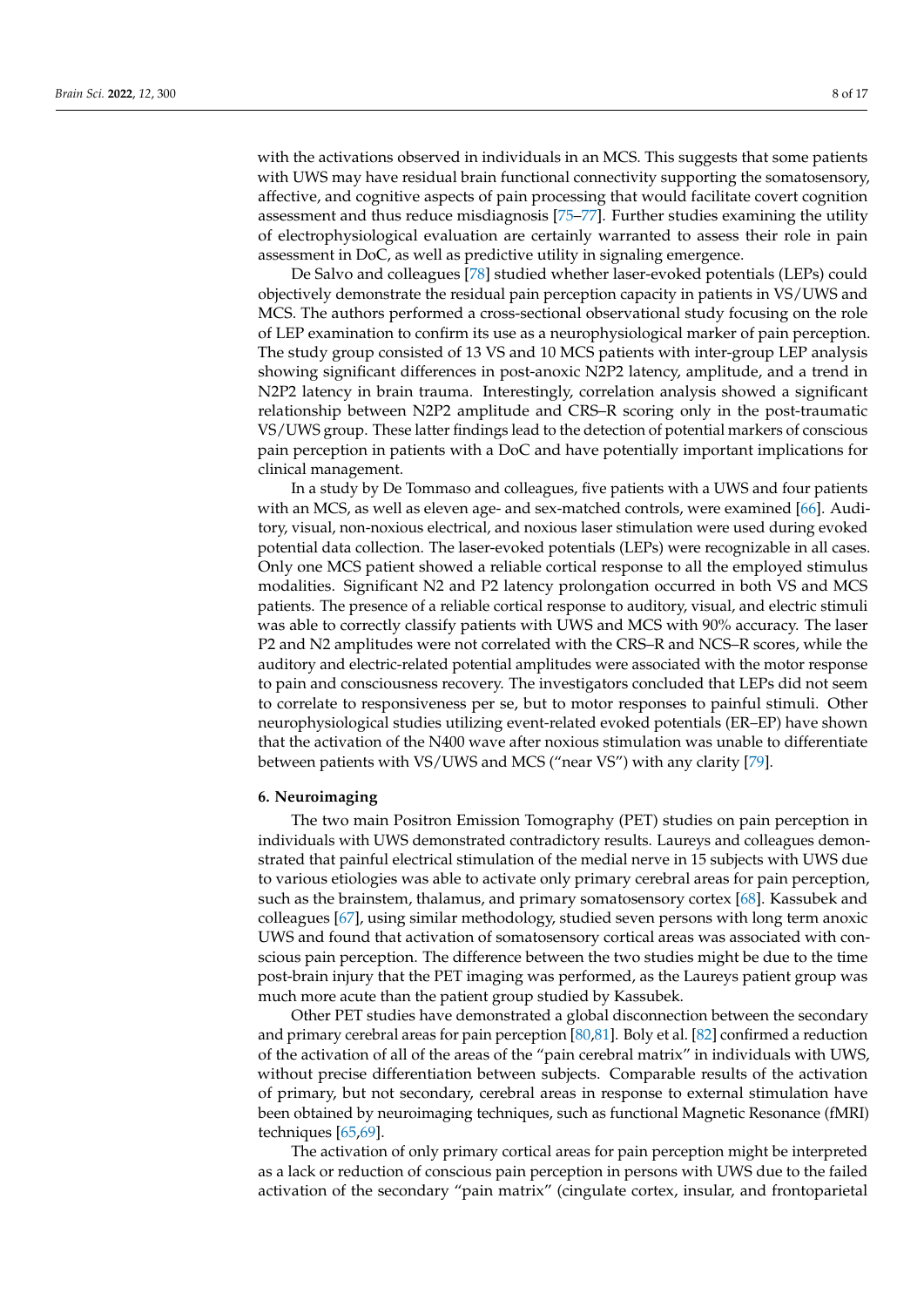network). These types of studies are critical to pursue to improve our clinical abilities to assess for covert cognition, as well as pain perception and suffering, given the high percentage of misdiagnosis between UWS and MCS in nearly half to one-third of chronic cases of DoC [\[44,](#page-13-17)[83](#page-15-4)[–87\]](#page-15-5).

In partial conflict with the reported role of the cingulate cortex in conscious pain perception is the observation that cingulotomy may alleviate the emotional–affective component of pain, yet pain perception remains [\[88\]](#page-15-6). Similarly, the neuropathological results from the brain of Karen Ann Quinlan at autopsy after surviving 10 years in a UWS demonstrated that the most severe damage was in the thalamus, whereas only minimal to moderate neuronal loss was found in the insular, cingulate area, and orbito-frontal cortex. It was reported, nonetheless, that the patient withdrew all four limbs upon noxious stimulation with a needle point [\[89\]](#page-15-7), as occurs in most patients in UWS. Based on those observations, Klein [\[90\]](#page-15-8) concluded that at least some individuals with VS, especially those with preserved anterior cingulate cortex and thalamic function, might have some level of conscious pain perception. Other reports favoring subcortical pain perception [\[91\]](#page-15-9) are supported by the experience of infants with anencephaly, in whom reactions to pain similar to healthy subjects are preserved [\[18,](#page-12-13)[92,](#page-15-10)[93\]](#page-15-11).

#### **7. Pain Management**

The management of pain in persons with DoC has not been studied in any structured manner, and much of clinical practice in this regard is drawn from the general pain management literature. Currently, there are no available guidelines (evidence or consensus-based) on pain management in this population. There remains substantive debate regarding issues pertaining to differentiating reflexive responses to pain from cortically mediated pain perception [\[20,](#page-12-17)[94\]](#page-15-12). The issue of the assessment and detection of suffering consequential to pain, the ability of persons with a DoC to suffer (even if at a decreased level from controls who were not brain injured), and the treatment of same have received little to no formal research attention.

During acute care, practitioners will be limited to some extent in terms of the array of medications that might be reasonable to use to treat pain in this patient population due to the issues of neurological and neurosurgical instability. Any drug prescription that adversely impacts neurologic presentation should obviously be avoided as much as possible or alternatively used with extreme caution (drugs with sedative properties, proconvulsants, and agents that may impede cognition and/or neurological recovery, such as anticholinergics and dopamine antagonists, respectively, among other medications). Additionally, consideration should be given to medications with reversible effects (e.g., opiate reversal with naltrexone) whenever there is the question of medication effect versus the deterioration of neurological status [\[39\]](#page-13-12).

For neurologically compromised patients with response limitations, such as those that would be seen in persons with DoC, prophylactic pain management should be practiced based upon injuries sustained and clinical presentation. This should include both pharmacological and non-pharmacological interventions (see Table [3\)](#page-9-0). Critically ill patients with a DoC, like other neurocritically ill patients, pose unique challenges for pain assessment as well as management. In this setting, pharmacologic prophylaxis of pain should be considered in all persons with a DoC, given the difficulty in the assessment of pain in this group of patients and the challenges associated with bedside assessment of pain [\[18](#page-12-13)[,95\]](#page-15-13). As noted by Whyte [\[96\]](#page-15-14), "The cost of analgesic or anesthetic treatments to patients in VS(UWS) who also have disorders or are undergoing procedures that are known to produce pain is small compared with the risk of failing to treat a patient who, at the time of such a procedure, might be able to experience pain subjectively."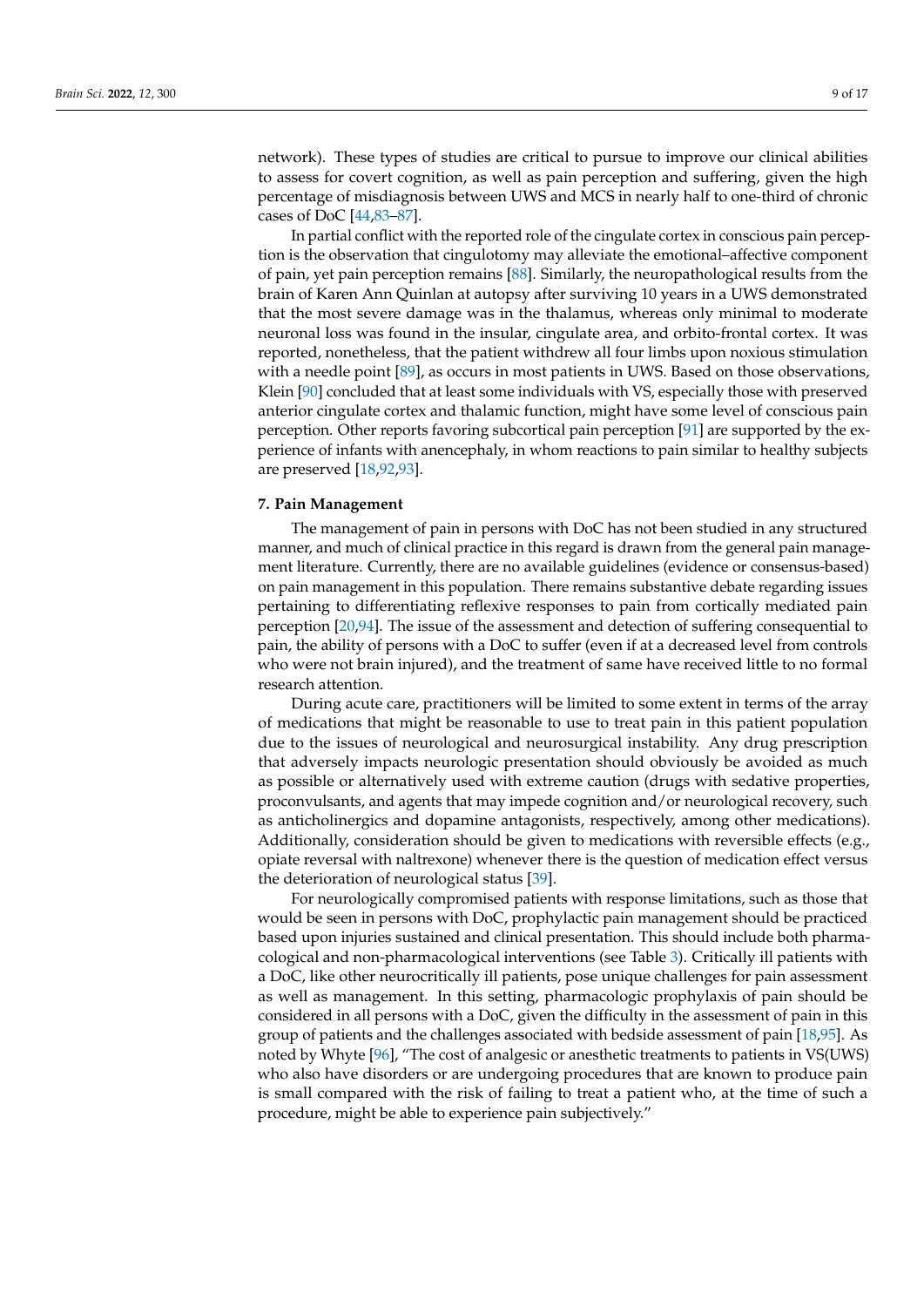| Understand the likely pain generators                                                                                          |
|--------------------------------------------------------------------------------------------------------------------------------|
| Approach to treatment in a hierarchical fashion                                                                                |
| Start with non-pharmacological interventions first in cases of suspected mild to amimimoderate<br>pain and assess response     |
| When pain is suspected to be severe, use both pharmacologic and non-pharmacologic<br>interventions to optimize pain modulation |
| When prescribing medications, start low and go slow                                                                            |
| Monitor for side effects                                                                                                       |
| Continue to assess pain via use of specialized DoC pain measures and/or neurodiagnostic<br>strategies as available             |
| Always make attempts to wean pain medications, unless there is a clinical indication for chronic<br>administration             |

<span id="page-9-0"></span>**Table 3.** Pain Management Caveats in Persons with a DoC.

Clinicians need to be cognizant of the negative potential clinical impacts of pain (even in patients in a UWS) as related to "reflexive" responses to nociceptive stimuli, including increased tone/posturing, elevated intracranial pressure, masking of neurological signs of progress, and potential adverse neuroendocrine responses [\[37\]](#page-13-10). From a non-pharmacological standpoint, appropriate splinting, tone-reducing positioning, regular turning, routine bowel and bladder programs, general hygiene, appropriate and timely nail care, and close skin monitoring can be helpful in preventing, as well as modulating, pain [\[39](#page-13-12)[,97\]](#page-15-15). Neuromodulation may also play a role in modulating certain types of pain, including migrainous headaches and neuropathic pain. Numerous techniques now exist to administer such treatments, including, but not limited to, deep brain and motor cortex stimulation, peripheral nerve stimulation, and non-invasive treatments, such as repetitive transcranial magnetic stimulation, transcranial direct current stimulation, and transcutaneous electrical nerve stimulation including supra-orbital, supratrochlear, and occipital. The role that behavioral techniques, such as relaxation therapy, meditation, or music therapy [\[98\]](#page-15-16), may have in pain modulation in someone with a DoC has yet to be explored.

A patient with a DoC suffering from chronic pain should be treated just as aggressively as a patient with acute or subacute pain. Even in chronic cases, there are times when aggressively addressing pain generators may facilitate neurorecovery, as has been seen with intrathecal baclofen therapy. It has been theorized that the reduction of spasticity and pain in patients with a DoC is a key factor that may impact appropriate diagnosis, as well as positively influence recovery [\[94,](#page-15-12)[99](#page-15-17)[–101\]](#page-15-18). It should be remembered that some of the commonly used pharmacological agents used for the treatment of brain injury-related conditions may also have concurrent pain modulation properties, such as antiseizure, antispasticity, GABAergic, and antidepressant drugs. Indeed, central pain sources have been reported in patients with DoC. Spasticity was found in 89% of a sample of patients with DoC and was positively correlated with pain scores measured by means of Nociception Coma Scale–Revised (NCS–R); antispasticity medications were found to have the potential to diminish pain responses in such cases [\[38\]](#page-13-11). Neuroperipheral pain sources may also be present, such as in Critical Illness Polyneuropathy, Critical Myoneuropathy, and ICU-Acquired Weakness [\[102\]](#page-15-19). Drugs that are GABAergic, such as gabapentin and/or pregabalin, may be useful for pain management in the aforementioned disorders.

When discontinuing/weaning medications that may have never been prescribed for pain management, but may have analgesic properties, it is critical to monitor the patient for withdrawal symptoms (as may be appropriate depending on the medication) and, more importantly, evidence of breakthrough pain. Other drugs commonly used in persons with a DoC, such as beta-blockers (propranolol) for dysautonomic symptoms and NSAIDs for periarticular neurogenic heterotopic ossification, may also help modulate the subjective pain experience [\[103\]](#page-15-20).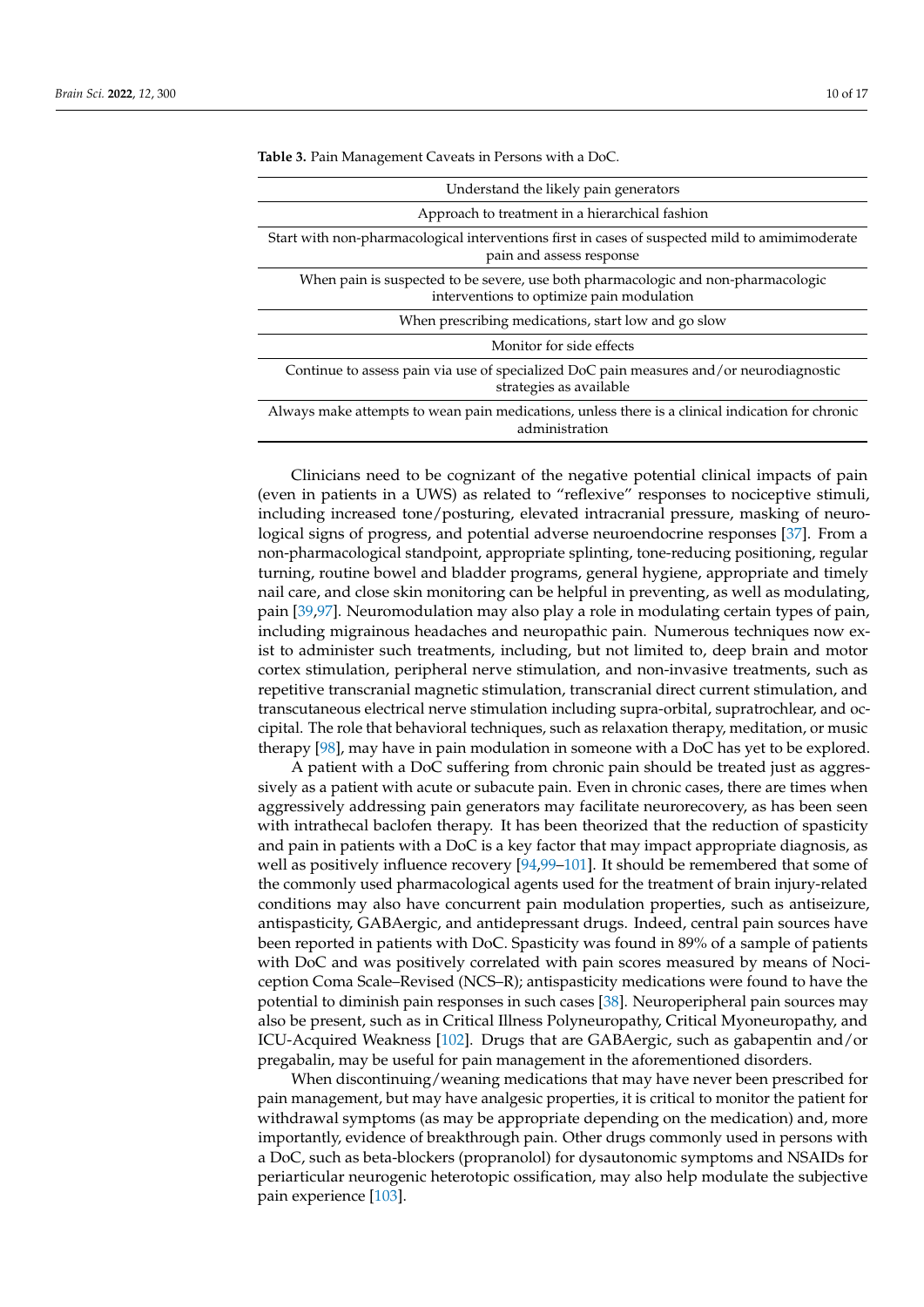The approach to pharmacological management should be hierarchical relative to starting with the lowest-risk agent with potentially the greatest therapeutic benefit for decreasing pain. For mild pain, aspirin, acetaminophen, and NSAIDs should be first-line agents. For moderate pain, high-dose aspirin or acetaminophen, oral NSAIDs, newergeneration NSAIDs, such as cyclooxygenase II inhibitors (now limited to the single agent, celecoxib in the USA), injectable NSAIDs (such as ketorolac), mixed opiate analgesics with aspirin or acetaminophen (with or without caffeine), and tramadol can be considered. For pain generators that are associated with severe pain, the medications to consider would include parenteral opiates (morphine sulfate being the standard agent), mixed agonists/antagonists (pentazocine, nalbuphine), and partial agonist opiates (buprenorphine). Other agents, such as antidepressants, antiseizure medications, and atypical agents, such as memantine, can also be considered. Stimulants, such as methylphenidate, can be prescribed on an adjunctive basis with opioid analgesics to help manage opioid-induced sedation and cognitive impairment, but may be contraindicated in the early post-injury period [\[39\]](#page-13-12). Some patients may present with both opioid-sensitive and opioid-insensitive pain at different sites and due to different etiologies. NSAIDs, tricyclic antidepressants, antidepressants, such as venlafaxine or duloxetine, tizanidine, antiepileptic medications, and various topical medications (some of which may need to be produced through compounding pharmacies as these may be available), among other pharmacotherapeutic options, may be considered for opiate-insensitive pain [\[39\]](#page-13-12).

Palliative sedation and pain control remain controversial, particularly as related to any determinations of withholding or withdrawing care [\[104\]](#page-15-21). There is no international consensus for practice regarding the ethical and legal aspects of the withdrawal and withholding of care. The thresholds for palliative sedation and what drugs to use for the same or their dosages remain debated and without international guidelines. In such situations, the primary goal should be to make the patient as comfortable as possible in terms of limiting pain and suffering [\[26](#page-13-0)[,94\]](#page-15-12).

#### **8. Ethical Considerations**

The ethical debates regarding the clinical and clinicolegal aspects of the assessment and treatment of persons with a DoC have not evolved in parallel with our advances in clinical assessment and treatment. There are numerous ethical consternations that arise in this context, including how we go about assessing pain in patients who may not be able to externally manifest responses to the same and the implications of causing a given patient pain and potentially making them suffer. There are also ethical dilemmas that we, as clinicians, must face when we see a patient who appears to be in pain and suffering consequently, but we cannot determine with a degree of medical probability whether this is in fact the case. Similarly, we should not be clinically erratically comfortable that the patient is not experiencing pain or suffering when there is an absence of any clinical indicators of the same based on bedside assessment or, for that matter, based upon some neurodiagnostic assessment. Another area of significant debate and controversy pertains to the withdrawal of hydration and nutrition in persons with a DOC in the context of end–of–life care. As an example of the aforementioned, Ms. Terri Schiavo's end–of–life care did not include the use of prophylactic pain medications, such as opiates [\[105\]](#page-15-22). More recently, specific investigations with the inclusion of caregivers in the bedside behavioral assessment of persons with prolonged DoC (PDoC) [\[106\]](#page-15-23) and the use of advanced diagnostic techniques have been proposed, at least during artificial nutrition and hydration (ANH) withdrawal, to address ethical and other concerns associated with potential pain and suffering during such interventions [\[26\]](#page-13-0).

Literature on the incidence and prevalence of chronic central pain after severe traumatic brain injury (TBI) [\[107,](#page-15-24)[108\]](#page-15-25) suggests that we could not exclude hyperpathia in patients with DoC due to trauma. Indeed, hyperpathia and neurogenic pain may be responsible for some of the clinical features of psychomotor agitation observed in the recovery phases from DoC [\[109,](#page-15-26)[110\]](#page-16-0).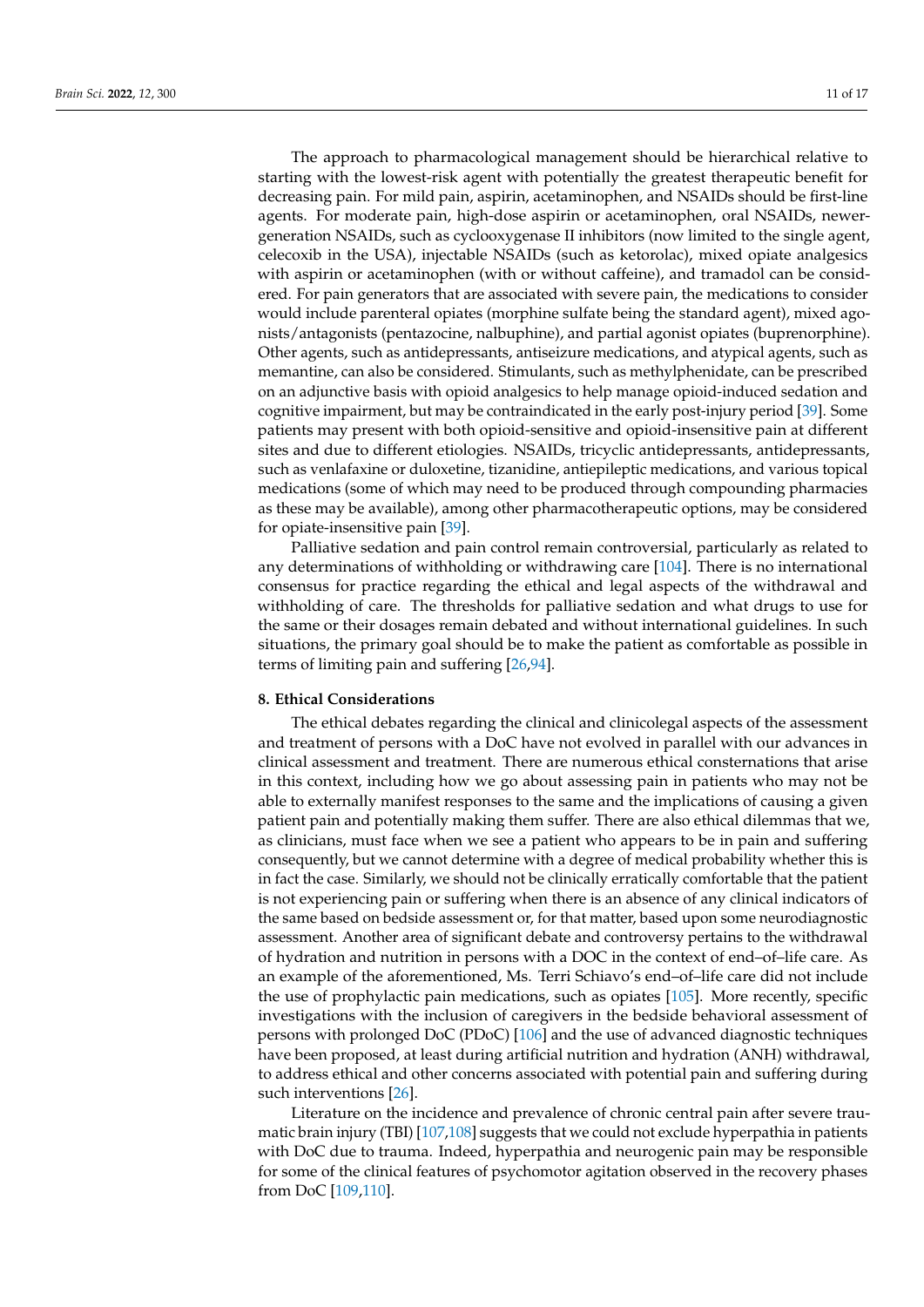Future research on differentiating pain perception from suffering in patients with DoC is mandatory, not only to protect persons who are not able to express their discomfort, but to reassure caregivers of our ethical commitment toward their loved ones and the family [\[111\]](#page-16-1).

#### **9. Conclusions**

As noted by Fins and Bernat [\[110\]](#page-16-0), all clinicians should advocate for routine universal pain precautions in the context of neuropalliative care given the potential for the presence of covert consciousness [\[75](#page-14-17)[–77\]](#page-14-18). Given the multidimensional nature of pain and suffering in the context of working with non-communicative patients and their families, it is essential that continued efforts be dedicated to scientific research in this critical area of brain injury medicine.

It is of common clinical experience that persons with DoC may express mimic reactions of sufferance, such as crying, shouting, and screaming, due to mobilization or from other sources of possible pain, such as visceral pain (constipation, bladder infections, etc.).

Therefore, the prophylactic use of pain medications has been recommended in all non-communicative patients, not only in patients in an MCS, but also in those in a UWS [\[18\]](#page-12-13).

Families and caregivers are often worried about the possibility that their loved one is in pain and/or suffering, and yet we, as clinicians, cannot provide definitive answers in response to these concerns. Much has been accomplished in translational and experimental research that is applicable to the care and neurorehabilitation of patients with a DoC following severe acquired brain injury, but the major existential and emotional weight remains on the relatives and caregivers. Future research should focus on the use of advanced diagnostic techniques to investigate the "internal machinations" of non-communicative patients, methodologies to reduce misdiagnosis as related to missing the presence of covert consciousness, as well as covert pain perception and suffering, the use of new technologies, such as brain–computer interfaces and eye-gaze communication systems, to improve functional communication, and methods to improve the quality of life of patients with DoC and their families.

In summary, to better provide informed, innovative, and ethical care to those patients with DoC who are non-communicative and potentially experiencing pain and/or suffering in any phase of care, we must improve our scientific knowledge regarding pain and suffering assessment and management. In this context we cannot ignore or in any way minimize the role of family and/or caregivers, and must make better efforts to provide evidence-based and timely education, as well as supportive counseling regarding the phenomenon of pain, as well as its assessment and treatment in this group of patients. Future studies examining neurodiagnostic techniques to better define and explore a patient's pain experience will be critical, as will studies assessing pharmacotherapeutic as well as non-pharmacological methods for pain management with an ultimate goal of the development of clinical practice guidelines for pain assessment and management in this special, yet challenging, patient population [\[112\]](#page-16-2). Multimodal assessments that include an appropriately focused bedside neurological and neurobehavioral examination, as well as neurophysiological testing, should be advocated for to enhance our ability to opine on a patient's pain perception capacities, improve the differential diagnosis of the specific DoC, and guide patient-specific management as well as family education [\[74\]](#page-14-16).

**Author Contributions:** Conceptualization: N.D.Z. and R.F.; Research: N.D.Z., R.F. and M.A.; Writing: N.D.Z. and R.F.; Review and Editing: N.D.Z., R.F. and M.A.; Reference formatting: M.A., N.D.Z. and R.F. contributed equally to the development and content of the manuscript. All authors have agreed to the published version of the manuscript, and all authors have contributed significantly to the work reported.

**Funding:** No funding support was provided for this manuscript to any of the authors.

**Institutional Review Board Statement:** No human or animal subjects were involved in this study and as such ethical review and approval were waived.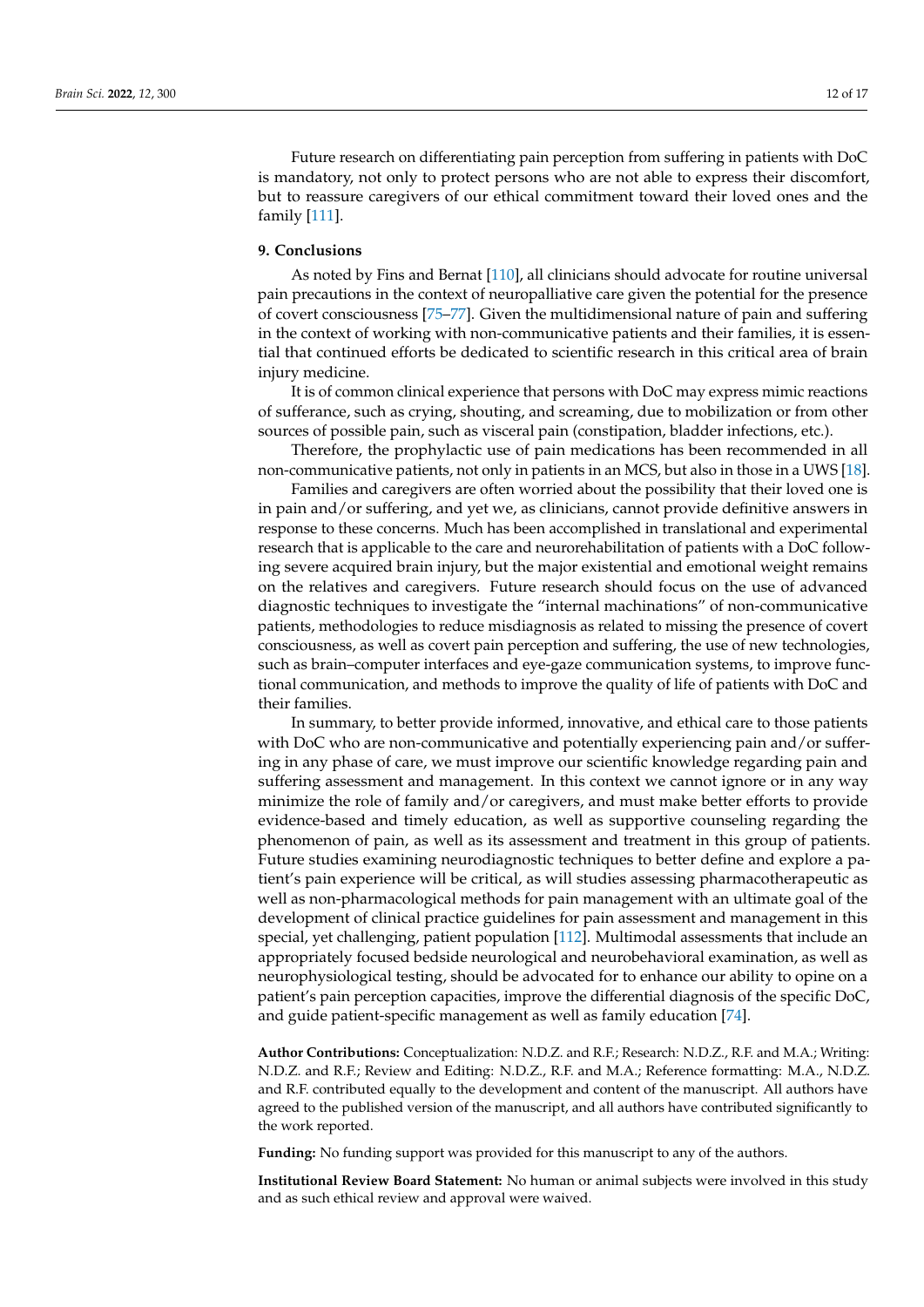**Informed Consent Statement:** Not applicable as the study did not involve human participation.

**Data Availability Statement:** Not applicable.

**Acknowledgments:** Nathan Zasler would like to thank Lori Kramer for her administrative support with the preparation of the manuscript.

**Conflicts of Interest:** The authors declare no conflict of interest.

#### **References**

- <span id="page-12-0"></span>1. Raja, S.N.; Carr, D.B.; Cohen, M.; Finnerup, N.B.; Flor, H.; Gibson, S.; Keefe, F.J.; Mogil, J.S.; Ringkamp, M.; Sluka, K.A.; et al. The revised International Association for the Study of Pain definition of pain: Concepts, challenges, and compromises. *Pain* **2020**, *161*, 1976–1982. [\[CrossRef\]](http://doi.org/10.1097/j.pain.0000000000001939) [\[PubMed\]](http://www.ncbi.nlm.nih.gov/pubmed/32694387)
- <span id="page-12-1"></span>2. Medcape. Available online: <https://emedicine.medscape.com/article/310834-overview> (accessed on 14 January 2021).
- <span id="page-12-2"></span>3. Scherer, K.R.; Schorr, A.; Johnstone, T. (Eds.) *Appraisal Processes in Emotion: Theory, Methods, Research*; Oxford University Press: Oxford, UK, 2001.
- 4. Kyle, B.; McNeil, D.W. Autonomic arousal, and experimentally induced pain: A critical review of the literature. *Pain Res. Manag.* **2014**, *19*, 159–167. [\[CrossRef\]](http://doi.org/10.1155/2014/536859)
- 5. Bartolo, M.; Chiò, A.; Ferrari, S.; Tassorelli, C.; Tamburin, S.; Avenali, M.; Azicnuda, E.; Calvo, A.; Caraceni, A.T.; Defazio, G.; et al. Assessing and treating pain in movement disorders, amyotrophic lateral sclerosis, severe acquired brain injury, disorders of consciousness, dementia, oncology and neuroinfectivology. Evidence and recommendations from the Italian Consensus Conference on Pain in Neurorehabilitation. *Eur. J. Phys. Rehabil. Med.* **2016**, *31*, 841–854.
- <span id="page-12-3"></span>6. Mischkowski, D.; Palacios-Barrios, E.E.; Banker, L.; Dildine, T.C.; Atlas, L.Y. Pain, or nociception? Subjective experience mediates the effects of acute noxious heat on autonomic responses. *Pain* **2018**, *159*, 699. [\[CrossRef\]](http://doi.org/10.1097/j.pain.0000000000001132) [\[PubMed\]](http://www.ncbi.nlm.nih.gov/pubmed/29251663)
- <span id="page-12-4"></span>7. Lee, G.I.; Neumeister, M.W. Pain: Pathways and physiology. *Clin. Plast. Surg.* **2020**, *47*, 173–180. [\[CrossRef\]](http://doi.org/10.1016/j.cps.2019.11.001) [\[PubMed\]](http://www.ncbi.nlm.nih.gov/pubmed/32115044)
- <span id="page-12-5"></span>8. Loeser, J.D.; Treede, R.D. The Kyoto protocol of IASP basic pain terminology. *Pain* **2008**, *137*, 473–477. [\[CrossRef\]](http://doi.org/10.1016/j.pain.2008.04.025)
- <span id="page-12-6"></span>9. Duffy, C.M. Pain versus suffering: A distinction currently without a difference. *J. Med. Ethics* **2021**, *47*, 175–178. [\[CrossRef\]](http://doi.org/10.1136/medethics-2019-105902)
- <span id="page-12-7"></span>10. Chen, J.; Kandle, P.; Murray, I.; Fitzgerald, L.A.; Sehdev, J.S. Pain, Physiology. In *StatPearls*; 2021; Volume 26. Available online: <https://www.ncbi.nlm.nih.gov/books/NBK539789/> (accessed on 14 January 2021).
- <span id="page-12-8"></span>11. Duncan, G. Mind-body dualism and the biopsychosocialmodel of pain: What did descartes really say? *J. Med. Philos.* **2000**, *25*, 485–513. [\[CrossRef\]](http://doi.org/10.1076/0360-5310(200008)25:4;1-A;FT485)
- 12. Sarno, J.E. *The Mind Body Prescription: Healing the Body, Healing the Pain*; Warner Books: New York, NY, USA; Hachette: Paris, French, 2001.
- 13. Lee, M.C.; Tracey, I. Unravelling the mystery of pain, suffering, and relief with brain imaging. *Curr. Pain Headache Rep.* **2010**, *14*, 124–131. [\[CrossRef\]](http://doi.org/10.1007/s11916-010-0103-0)
- <span id="page-12-9"></span>14. Frediani, F.; Bussone, G. When does the brain choose pain? *J. Neurol. Sci.* **2019**, *40*, S27–S29. [\[CrossRef\]](http://doi.org/10.1007/s10072-019-03849-9)
- <span id="page-12-10"></span>15. Bartley, E.J.; Fillingim, R.B. Sex differences in pain: A brief review of clinical and experimental findings. *Br. J. Anaesth.* **2013**, *111*, 52–58. [\[CrossRef\]](http://doi.org/10.1093/bja/aet127) [\[PubMed\]](http://www.ncbi.nlm.nih.gov/pubmed/23794645)
- <span id="page-12-11"></span>16. Peacock, S.; Patel, S. Cultural influences on pain. *Rev. Pain* **2008**, *1*, 6–9. [\[CrossRef\]](http://doi.org/10.1177/204946370800100203) [\[PubMed\]](http://www.ncbi.nlm.nih.gov/pubmed/26525084)
- <span id="page-12-12"></span>17. Miller, E.T.; Abu-Alhaija, D.M. Cultural influences on pain perception and management. *Pain Manag. Nurs.* **2019**, *20*, 183–184. [\[CrossRef\]](http://doi.org/10.1016/j.pmn.2019.04.006)
- <span id="page-12-13"></span>18. Schnakers, C.; Zasler, N.D. Pain assessment and management in disorders of consciousness. *Curr. Opin. Neurol.* **2007**, *20*, 620–626. [\[CrossRef\]](http://doi.org/10.1097/WCO.0b013e3282f169d9) [\[PubMed\]](http://www.ncbi.nlm.nih.gov/pubmed/17992079)
- 19. Pistoia, F.; Cassso, S.; Sarà, M.; Carolei, A. The perception of pain and management in disorders of consciousness. *Curr. Pain Headache Rep.* **2013**, *17*, 374. [\[CrossRef\]](http://doi.org/10.1007/s11916-013-0374-3) [\[PubMed\]](http://www.ncbi.nlm.nih.gov/pubmed/24078014)
- <span id="page-12-17"></span>20. Demertzi, A.; Racine, E.; Bruno, M.A.; Ledoux, D.; Gosseries, O.; Vanhaudenhuyse, A.; Thonnard, M.; Soddu, A.; Moonen, G.; Laureys, S. Pain perception in disorders of consciousness: Neuroscience, clinical care, and ethics in dialogue. *Neuroethics* **2013**, *6*, 37–50. [\[CrossRef\]](http://doi.org/10.1007/s12152-011-9149-x)
- 21. Chatelle, C.; Thibaut, A.; Whyte, J.; De Val, M.D.; Laureys, S.; Schnakers, C. Pain issues in disorders of consciousness. *Brain Inj.* **2014**, *28*, 1202–1208. [\[CrossRef\]](http://doi.org/10.3109/02699052.2014.920518)
- <span id="page-12-14"></span>22. Schnakers, C.; Zasler, N. Assessment, and management of pain in patients with disorders of consciousness. *PM&R* **2015**, *7*, 270–277.
- <span id="page-12-15"></span>23. Kowalski, R.G.; Hammond, F.M.; Weintraub, A.H.; Nakase-Richardson, R.; Zafonte, R.D.; Whyte, J.; Giacino, J.T. Recovery of consciousness and functional outcome in moderate and severe traumatic brain injury. *JAMA Neurol.* **2021**, *78*, 548–557. [\[CrossRef\]](http://doi.org/10.1001/jamaneurol.2021.0084)
- <span id="page-12-16"></span>24. Miller-Smith, L.; Finnsdóttir Wagner, Á.; Lantos, J.D. (Eds.) The difficulty with determining whether someone is dead. In *Bioethics in the Pediatric ICU: Ethical Dilemmas Encountered in the Care of Critically Ill Children International Library of Ethics, Law, and the New Medicine*; Springer International Publishing: Cham, Switzerland, 2019; pp. 45–68.
- 25. Wolf-Meyer, M. Neurological disorders, affective bioethics, and the nervous system: Reconsidering the Schiavo case from a materialist perspective. *Med. Humanity* **2020**, *46*, 166–175. [\[CrossRef\]](http://doi.org/10.1136/medhum-2018-011568)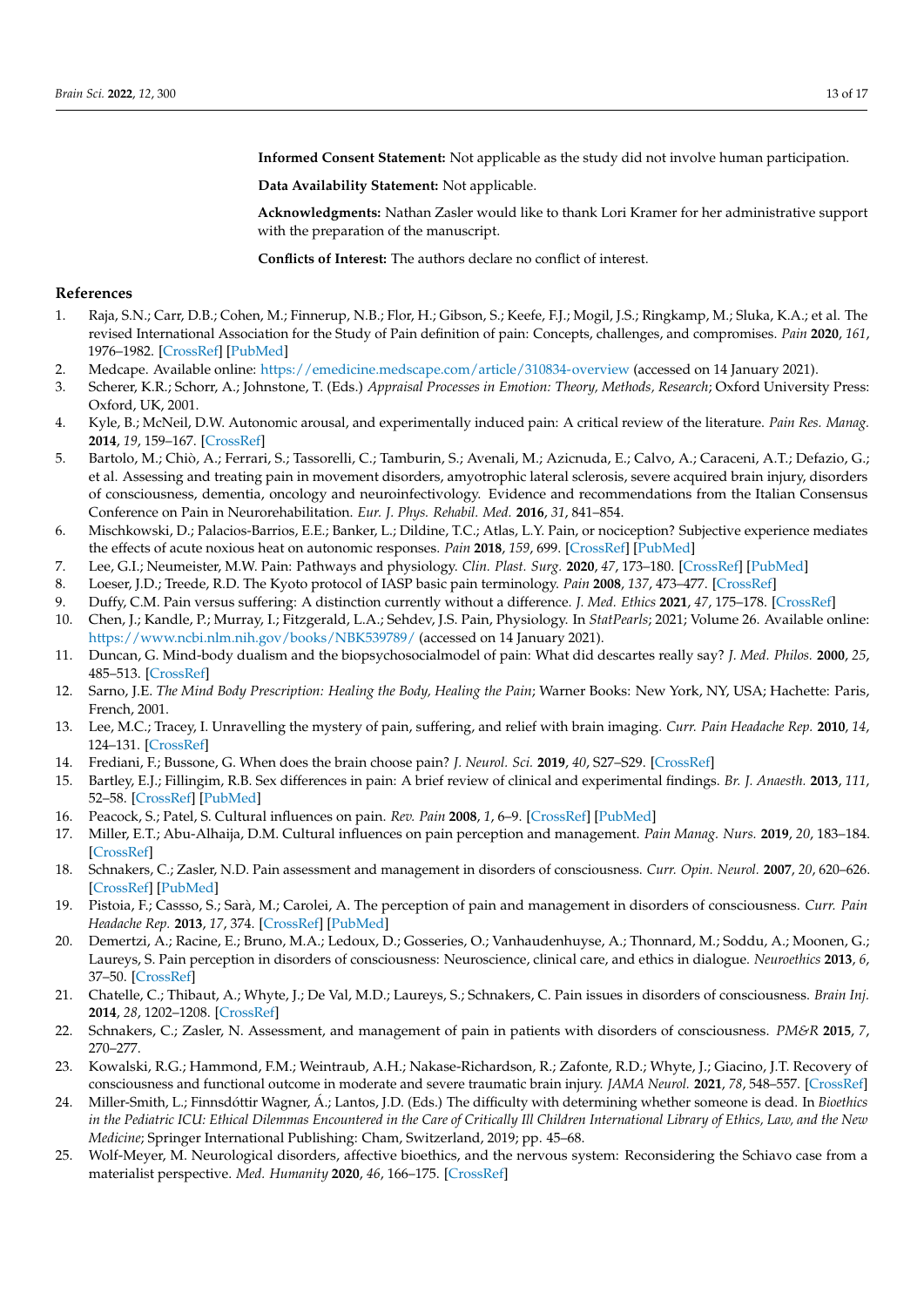- <span id="page-13-0"></span>26. Formisano, R.; Zasler, N. Discontinuation of artificial nutrition and hydration and covert cognition. *Brain Inj.* **2020**, *34*, 1135. [\[CrossRef\]](http://doi.org/10.1080/02699052.2020.1786602) [\[PubMed\]](http://www.ncbi.nlm.nih.gov/pubmed/32594770)
- <span id="page-13-1"></span>27. Khalid, S.; Tubbs, R.S. Neuroanatomy and Neuropsychology of Pain. *Cureus* **2017**, *9*, 1754. [\[CrossRef\]](http://doi.org/10.7759/cureus.1754) [\[PubMed\]](http://www.ncbi.nlm.nih.gov/pubmed/29226044)
- <span id="page-13-2"></span>28. Coghill, R.C.; McHaffie, J.G.; Yen, Y.F. Neural correlates of interindividual differences in the subjective experience of pain. *Proc. Natl. Acad. Sci. USA* **2003**, *14*, 8538–8542. [\[CrossRef\]](http://doi.org/10.1073/pnas.1430684100) [\[PubMed\]](http://www.ncbi.nlm.nih.gov/pubmed/12824463)
- 29. Chatelle, C.; Thibaut, A.; Bruno, M.A.; Boly, M.; Bernard, C.; Hustinx, R.; Schnakers, C.; Laureys, S. Nociception coma scale–revised scores correlate with metabolism in the anterior cingulate cortex. *Neurorehabilit. Neural Repair* **2014**, *28*, 149–152. [\[CrossRef\]](http://doi.org/10.1177/1545968313503220)
- <span id="page-13-3"></span>30. Riganello, F.; Soddu, A.; Tonin, P. Addressing pain for a proper rehabilitation process in patients with severe disorders of consciousness. *Front. Pharmacol.* **2021**, *12*, 55. [\[CrossRef\]](http://doi.org/10.3389/fphar.2021.628980)
- <span id="page-13-4"></span>31. Bruel, B.M.; Ogidan, C.; McDeavitt, J. Chronic pain. In *Textbook of Traumatic Brain Injury*, 3rd ed.; Silver, J., McAllister, T., Arciniegas, D., Eds.; American Psychiatric Association Publishing: Washington, DC, USA, 2019; pp. 525–534.
- <span id="page-13-5"></span>32. Ong, W.; Stohler, C.S.; Herr, D.R. Role of the prefrontal cortex in pain processing. *Mol. Neurobiol.* **2019**, *56*, 1137–1166. [\[CrossRef\]](http://doi.org/10.1007/s12035-018-1130-9)
- <span id="page-13-6"></span>33. Calabro, R.S.; Naro, A.; Manuli, A.; Leo, A.; De Luca, R.; Buono, V.L.; Russo, M.; Bramanti, A.; Bramanti, P. Pain perception in patients with chronic disorders of consciousness: What can limbic system tell us? *J. Clin. Neurophysiol.* **2016**, *128*, 454–462. [\[CrossRef\]](http://doi.org/10.1016/j.clinph.2016.12.011)
- <span id="page-13-7"></span>34. McCarbert, B.; Peppin, J. Pain pathways and nervous system plasticity: Learning and memory in pain. *Pain Med.* **2019**, *20*, 2421–2437. [\[CrossRef\]](http://doi.org/10.1093/pm/pnz017)
- <span id="page-13-8"></span>35. Irvine, K.A.; Clark, J.D. Chronic pain after traumatic brain injury: Pathophysiology and pain mechanisms. *Pain Med.* **2018**, *19*, 1315–1333. [\[CrossRef\]](http://doi.org/10.1093/pm/pnx153)
- <span id="page-13-9"></span>36. Walker, W.C. Pain pathoetiology after TBI: Neural and non-neural mechanisms. *JHTR* **2004**, *19*, 72–81. [\[CrossRef\]](http://doi.org/10.1097/00001199-200401000-00007)
- <span id="page-13-10"></span>37. Barr, J.; Fraser, G.L.; Puntillo, K.; Ely, E.W.; Gélinas, C.; Dasta, J.F.; Davidson, J.E.; Devlin, J.W.; Kress, J.P.; Joffe, A.M.; et al. Clinical practice guidelines for the management of pain, agitation, and delirium in adult patients in the intensive care unit. *Crit. Care Med.* **2013**, *41*, 263–306. [\[CrossRef\]](http://doi.org/10.1097/CCM.0b013e3182783b72) [\[PubMed\]](http://www.ncbi.nlm.nih.gov/pubmed/23269131)
- <span id="page-13-11"></span>38. Thibaut, A.; Chatelle, C.; Wannez, S.; Deltombe, T.; Stender, J.; Schnakers, C. Spasticity in disorders of consciousness: A behavioral study. *Eur. J. Phys. Rehabil. Med.* **2015**, *51*, 389–397.
- <span id="page-13-12"></span>39. Zasler, N.D.; Martelli, M.F.; Clanton, S.T. Posttraumatic pain disorders: Medical assessment and management. In *Brain Injury Medicine: Principles and Practice*, 3rd ed.; Zasler, N.D., Katz, D., Zafonte, R., Eds.; Demos Publishers: New York, NY, USA, 2021; pp. 885–909.
- <span id="page-13-13"></span>40. Bonin, E.A.; Fossati, M.L.B.; Filippini, M.M.; Bornheim, S.; Lejeune, N.; O'Brien, A.T.; Bodart, O.; Laureys, S.; Thibaut, A.; Chatelle, C. Evaluation of the effect of analgesic treatment on signs of nonciception-related behaviors during physiotherapy in patients with disorders of consciousness. *Pain* **2021**, *163*, e349–e356. [\[CrossRef\]](http://doi.org/10.1097/j.pain.0000000000002367) [\[PubMed\]](http://www.ncbi.nlm.nih.gov/pubmed/34393202)
- <span id="page-13-14"></span>41. Pak, D.J.; Yong, R.J.; Kaye, A.D.; Urman, R.D. Chronification of pain: Mechanisms, current understanding, and clinical implications. *Curr. Pain Headache Rep.* **2018**, *22*, 9. [\[CrossRef\]](http://doi.org/10.1007/s11916-018-0666-8) [\[PubMed\]](http://www.ncbi.nlm.nih.gov/pubmed/29404791)
- <span id="page-13-15"></span>42. Vachon-Presseau, E.; Centeno, M.V.; Ren, W.; Berger, S.E.; Tetreault, P.; Ghantous, M.; Baria, A.; Farmer, M.; Baliki, M.N.; Schnitzer, T.J.; et al. The emotional brain as a predictor and amplifier of chronic pain. *J. Den. Res.* **2016**, *95*, 605–612. [\[CrossRef\]](http://doi.org/10.1177/0022034516638027) [\[PubMed\]](http://www.ncbi.nlm.nih.gov/pubmed/26965423)
- <span id="page-13-16"></span>43. Yang, S.; Chang, M.C. Chronic pain: Structural and functional changes in brain structures and associated negative affective states. *Int. J. Mol. Sci.* **2019**, *20*, 3130. [\[CrossRef\]](http://doi.org/10.3390/ijms20133130) [\[PubMed\]](http://www.ncbi.nlm.nih.gov/pubmed/31248061)
- <span id="page-13-17"></span>44. Schnakers, C.; Vanhaudenhuyse, A.; Giacino, J.; Ventura, M.; Boly, M.; Majerus, S.; Moonen, G.; Laureys, S. Diagnostic accuracy of the vegetative and minimally conscious state: Clinical consensus versus standardized neurobehavioral assessment. *BMC Neurol.* **2009**, *9*, 35. [\[CrossRef\]](http://doi.org/10.1186/1471-2377-9-35)
- 45. Bosco, A.; Lancioni, G.E.; Belardinelli, M.O.; Singh, N.N.; O'Reilly, M.F.; Sigafoos, J. Vegetative state: Efforts to curb misdiagnosis. *Cogn. Process* **2010**, *11*, 87–90. [\[CrossRef\]](http://doi.org/10.1007/s10339-009-0355-y) [\[PubMed\]](http://www.ncbi.nlm.nih.gov/pubmed/20043186)
- <span id="page-13-18"></span>46. Van Erp, W.S.; Lavrijsen, J.C.; Vos, P.E.; Bor, H.; Laureys, S.; Koopmans, R.T. The vegetative state: Prevalence, misdiagnosis, and treatment limitations. *J. Am. Med. Dir. Assoc.* **2015**, *16*, 85–89. [\[CrossRef\]](http://doi.org/10.1016/j.jamda.2014.10.014)
- <span id="page-13-19"></span>47. Magliacano, A.; Rosenfelder, M.; Hieber, N.; Bender, A.; Estraneo, A.; Trojano, L. Spontaneous eye blinking as a diagnostic marker in prolonged disorders of consciousness. *Sci. Rep.* **2021**, *11*, 22393. [\[CrossRef\]](http://doi.org/10.1038/s41598-021-01858-3)
- <span id="page-13-20"></span>48. Buttner, W.; Finke, W. Analysis of behavioural and physiological parameters for the assessment of postoperative analgesic demand in newborns, infants, and young children; a comprehensive report on seven consecutive studies. *Paediatr. Anaesth.* **2020**, *10*, 303–318. [\[CrossRef\]](http://doi.org/10.1046/j.1460-9592.2000.00530.x) [\[PubMed\]](http://www.ncbi.nlm.nih.gov/pubmed/10792748)
- 49. Hummel, P.; van Dijk, M. Pain assessment: Current status and challenges. In *Seminars in Fetal and Neonatal Medicine*; WB Saunders: Philadelphia, PA, USA, 2006; Volume 11, pp. 237–245.
- <span id="page-13-21"></span>50. Merkel, S.; Voepel-Lewis, T.; Malviya, S. Pain control: Pain assessment in infants and young children: The FLACC scale. *Am. J. Nurs. Sci.* **2002**, *102*, 55–58.
- <span id="page-13-22"></span>51. Warden, V.; Hurley, A.C.; Volicer, L. Development, and psychometric evaluation of the Pain Assessment in Advanced Dementia (PAINAD) scale. *J. Am. Med. Dir. Assoc.* **2003**, *4*, 9–15. [\[CrossRef\]](http://doi.org/10.1097/01.JAM.0000043422.31640.F7) [\[PubMed\]](http://www.ncbi.nlm.nih.gov/pubmed/12807591)
- <span id="page-13-23"></span>52. Flynn, D.; Van Schaik, P.; Van Wersch, A. A comparison of multi-item likert and visual analogue scales for the assessment of transactionally defined coping function1. *Eur. J. Psychol. Assess.* **2004**, *20*, 49–58. [\[CrossRef\]](http://doi.org/10.1027/1015-5759.20.1.49)
- <span id="page-13-24"></span>53. Feldt, K.S. The checklist of nonverbal pain indicators (CNPI). *Pain Manag. Nurs.* **2000**, *1*, 13–21. [\[CrossRef\]](http://doi.org/10.1053/jpmn.2000.5831)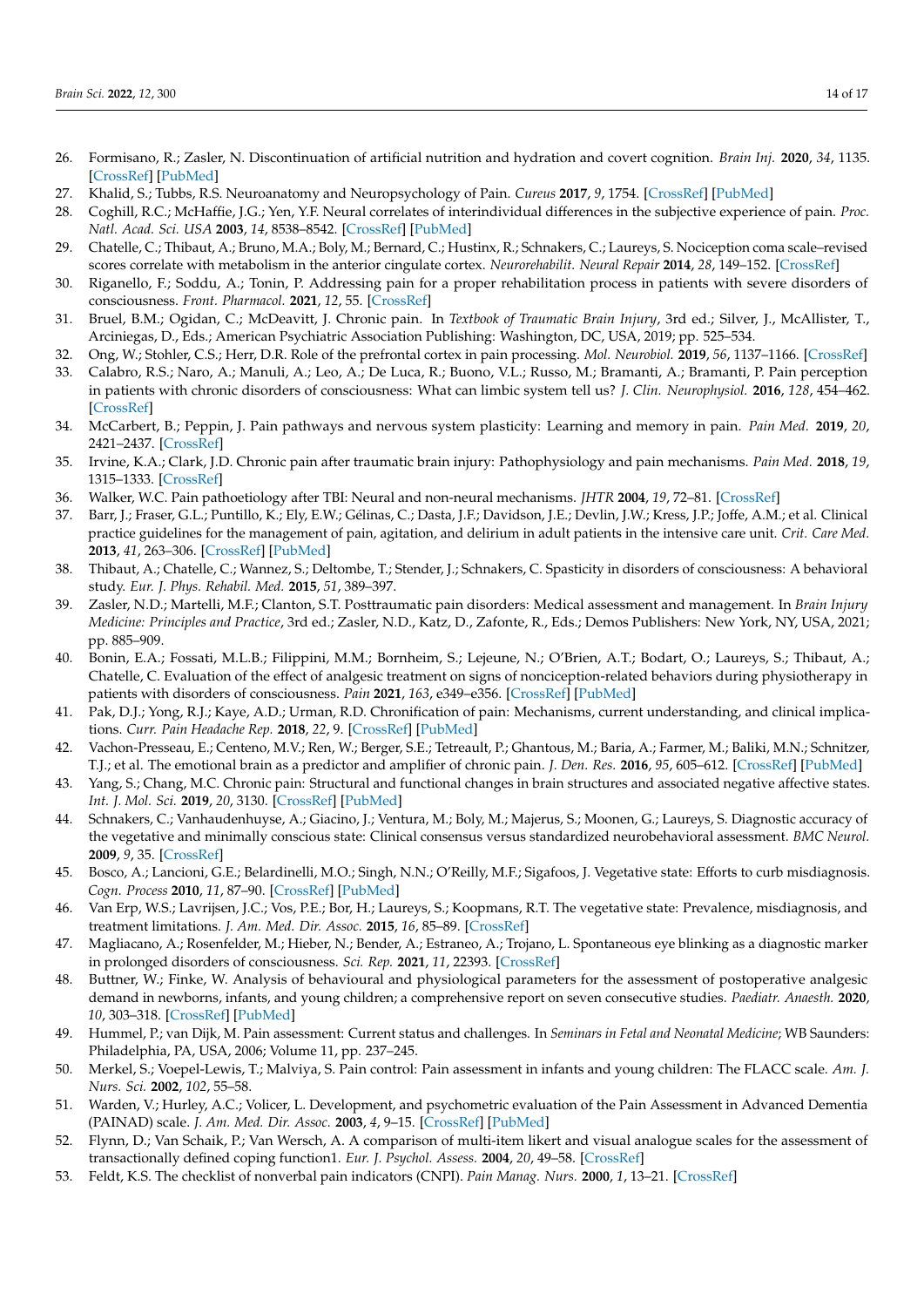- <span id="page-14-0"></span>54. Herr, K.; Coyne, P.J.; Key, T.; Manworren, R.; McCaffery, M.; Merkel, S.; Pelosi-Kelly, J.; Wild, L. Pain assessment in the nonverbal patient: Position statement with clinical practice recommendations. American Society for Pain Management Nursing. *Pain Manag. Nurs.* **2006**, *7*, 44–52. [\[CrossRef\]](http://doi.org/10.1016/j.pmn.2006.02.003)
- <span id="page-14-1"></span>55. Schnakers, C.; Chatelle, C.; Majerus, S.; Gosseries, O.; De Val, M.; Laureys, S. Assessment and detection of pain in noncommunicative severely brain-injured patients. *Expert Rev. Neurother.* **2010**, *10*, 1725–1731. [\[CrossRef\]](http://doi.org/10.1586/ern.10.148)
- <span id="page-14-3"></span>56. Chatelle, C.; Majerus, S.; Whyte, J.; Laureys, S.; Schnakers, C. A sensitive scale to assess nociceptive pain in patients with disorders of consciousness. *J. Neurol. Neurosurg. Psyc.* **2012**, *83*, 1233–1237. [\[CrossRef\]](http://doi.org/10.1136/jnnp-2012-302987)
- <span id="page-14-2"></span>57. Riganello, F.; Cortese, M.D.; Arcuri, F.; Candelieri, A.; Guglielmino, F.; Dolce, G.; Sannita, W.G.; Schnakers, C. A study of the reliability of the nociception coma scale. *Clin. Rehabil.* **2014**, *29*, 388–393. [\[CrossRef\]](http://doi.org/10.1177/0269215514546767)
- <span id="page-14-4"></span>58. Sattin, D.; Schnakers, C.; Pagani, M.; Arenare, F.; Devalle, G.; Giunco, F.; Guizzetti, G.; Lanfranchi, M.; Giovannetti, A.M.; Covelli, V.; et al. Evidence of altered pressure pain thresholds in persons with disorders of consciousness as measured by the Nociception Coma Scale–Italian version. *Neuropsychol. Rehabil.* **2018**, *28*, 1295–1310. [\[CrossRef\]](http://doi.org/10.1080/09602011.2017.1290532)
- <span id="page-14-5"></span>59. Formisano, R.; Contrada, M.; Aloisi, M.; Ferri, G.; Schiattone, S.; Iosa, M.; Buzzi, M.G. Nociception Coma Scale with personalized painful stimulation versus standard stimulus in non-communicative patients with disorders of consciousness. *Neuropsychol. Rehabil.* **2020**, *30*, 1893–1904. [\[CrossRef\]](http://doi.org/10.1080/09602011.2019.1614464) [\[PubMed\]](http://www.ncbi.nlm.nih.gov/pubmed/31088203)
- <span id="page-14-6"></span>60. Tsetsou, S.; Novy, J.; Oddo, M.; Rossetti, A.O. EEG reactivity to pain in comatose patients: Importance of the stimulus type. *Resuscitation* **2015**, *97*, 34–37. [\[CrossRef\]](http://doi.org/10.1016/j.resuscitation.2015.09.380) [\[PubMed\]](http://www.ncbi.nlm.nih.gov/pubmed/26409220)
- <span id="page-14-7"></span>61. Whyte, J.; Poulsen, I.; Ni, P.; Eskildsen, M.; Guldager, R. Development of a measure of nociception for patients with severe brain injury. *Clin. J. Pain* **2020**, *36*, 281–288. [\[CrossRef\]](http://doi.org/10.1097/AJP.0000000000000811) [\[PubMed\]](http://www.ncbi.nlm.nih.gov/pubmed/32015255)
- <span id="page-14-8"></span>62. Poulsen, I.; Balle, M.; Givard, K.L. Nociception Coma Scale–Revised: Nurses' Experience in Clinical Practice. *Pain Manag. Nurs.* **2019**, *20*, 592–598. [\[CrossRef\]](http://doi.org/10.1016/j.pmn.2019.02.003) [\[PubMed\]](http://www.ncbi.nlm.nih.gov/pubmed/31103500)
- <span id="page-14-9"></span>63. Vink, P.; Eskes, A.M.; Lindeboom, R.; van den Munckhof, P.; Vermeulen, H. Nurses assessing pain with the Nociception Coma Scale: Interrater reliability and validity. *Pain Manag. Nurs.* **2014**, *15*, 881–887. [\[CrossRef\]](http://doi.org/10.1016/j.pmn.2014.01.004) [\[PubMed\]](http://www.ncbi.nlm.nih.gov/pubmed/24912739)
- <span id="page-14-10"></span>64. Vink, P.; Lucas, C.; Maaskant, J.M.; van Erp, W.S.; Lindeboom, R.; Vermeulen, H. Clinimetric properties of the Nociception Coma Scale (Revised): A systematic review. *Eur. J. Pain* **2017**, *21*, 463–1474. [\[CrossRef\]](http://doi.org/10.1002/ejp.1063)
- <span id="page-14-11"></span>65. Coleman, M.R.; Davis, M.H.; Rodd, J.M.; Robson, T.; Ali, A.; Owen, A.M.; Pickard, J.D. Towards the routine use of brain imaging to aid the clinical diagnosis of disorders of consciousness. *Brain* **2009**, *132*, 2541–2552. [\[CrossRef\]](http://doi.org/10.1093/brain/awp183)
- <span id="page-14-20"></span>66. de Tommaso, M.; Navarro, J.; Lanzillotti, C.; Ricci, K.; Buonocunto, F.; Livrea, P.; Lancioni, G.E. Cortical responses to salient nociceptive and not nociceptive stimuli in vegetative and minimal conscious state. *Front. Hum. Neurosci.* **2015**, *9*, 17. [\[CrossRef\]](http://doi.org/10.3389/fnhum.2015.00017)
- <span id="page-14-22"></span>67. Kassubek, J.; Juengling, F.D.; Els, T.; Spreer, J.; Herpers, M.; Krause, T.; Moser, E.; Lücking, C.H. Activation of a residual cortical network during painful stimulation in long-term postanoxic vegetative state: A 15O-H2O PET study. *J. Neurol. Sci.* **2003**, *212*, 85–91. [\[CrossRef\]](http://doi.org/10.1016/S0022-510X(03)00106-0)
- <span id="page-14-21"></span>68. Laureys, S.; Faymonville, M.E.; Peigneux, P.; Damas, P.; Lambermont, B.; Del Fiore, G.; Degueldre, C.; Aerts, J.; Luxen, A.; Franck, G.; et al. Cortical processing of noxious somatosensory stimuli in the persistent vegetative state. *Neuroimage* **2002**, *7*, 732–741. [\[CrossRef\]](http://doi.org/10.1006/nimg.2002.1236)
- <span id="page-14-23"></span>69. Schnakers, C.; Chatelle, C.; Demertzi, A.; Majerus, S.; Laureys, S. What about Pain in Disorders of Consciousness? *AAPS J.* **2012**, *14*, 437–444. [\[CrossRef\]](http://doi.org/10.1208/s12248-012-9346-5)
- <span id="page-14-12"></span>70. Schnakers, C.; Chatelle, C.; Vanhaudenhuyse, A.; Majerus, S.; Ledoux, D.; Boly, M.; Bruno, M.A.; Boveroux, P.; Demertzi, A.; Moonen, G.; et al. The Nociception Coma Scale: A new tool to assess nociception in disorders of consciousness. *Pain* **2010**, *148*, 215–219. [\[CrossRef\]](http://doi.org/10.1016/j.pain.2009.09.028) [\[PubMed\]](http://www.ncbi.nlm.nih.gov/pubmed/19854576)
- <span id="page-14-13"></span>71. Ministry of Health. Report to the Italian Parliament on the implementation of Law no. 38, of 15th of March 2010 on "Measures to Ensure Access to Palliative Care and Pain Therapy". 2014. Available online: [https://www.salute.gov.it/imgs/C\\_17](https://www.salute.gov.it/imgs/C_17_pubblicazioni_3046_allegato.pdf) [\\_pubblicazioni\\_3046\\_allegato.pdf](https://www.salute.gov.it/imgs/C_17_pubblicazioni_3046_allegato.pdf) (accessed on 14 January 2021).
- <span id="page-14-14"></span>72. Bagnato, S.; Boccagni, C.; Sant'Angelo, A.; Alito, A.; Galardi, G. Pain assessment with the revised nociception coma scale and outcomes of patients with unresponsive wakefulness syndrome: Results from a pilot study. *Neurol. Sci.* **2018**, *39*, 1073–1077. [\[CrossRef\]](http://doi.org/10.1007/s10072-018-3330-5) [\[PubMed\]](http://www.ncbi.nlm.nih.gov/pubmed/29582180)
- <span id="page-14-15"></span>73. Ronga, I.; Valentini, E.; Mouraux, A.; Iannetti, G.D. Novelty is not enough: Laser-evoked potentials are determined by stimulus saliency, not absolute novelty. *J. Neurophysiol.* **2013**, *109*, 692–701. [\[CrossRef\]](http://doi.org/10.1152/jn.00464.2012) [\[PubMed\]](http://www.ncbi.nlm.nih.gov/pubmed/23136349)
- <span id="page-14-16"></span>74. Calabrò, R.S.; Pignolo, L.; Müller-Eising, C.; Naro, A. Pain Perception in Disorder of Consciousness: A Scoping Review on Current Knowledge, Clinical Applications, and Future Perspective. *Brain Sci.* **2021**, *11*, 665. [\[CrossRef\]](http://doi.org/10.3390/brainsci11050665) [\[PubMed\]](http://www.ncbi.nlm.nih.gov/pubmed/34065349)
- <span id="page-14-17"></span>75. Owen, A.M.; Coleman, M.R.; Boly, M.; Davis, M.H.; Laureys, S.; Pickard, J.D. Detecting awareness in the vegetative state. *Science* **2006**, *313*, 1402. [\[CrossRef\]](http://doi.org/10.1126/science.1130197)
- 76. Monti, M.M.; Vanhaudenhuyse, A.; Coleman, M.R.; Boly, M.; Pickard, J.D.; Tshibanda, L.; Owen, A.M.; Laureys, S. Willful modulation of brain activity in disorders of consciousness. *N. Engl. J. Med.* **2010**, *362*, 579–589. [\[CrossRef\]](http://doi.org/10.1056/NEJMoa0905370)
- <span id="page-14-18"></span>77. Zasler, N.D.; Aloisi, M.; Contrada, M.; Formisano, R. Disorders of consciousness terminology: History, evolution, and future directions. *Brain Inj.* **2019**, *33*, 1684–1689. [\[CrossRef\]](http://doi.org/10.1080/02699052.2019.1656821)
- <span id="page-14-19"></span>78. De Salvo, S.; Naro, A.; Bonanno, L.; Russo, M.; Muscarà, N.; Bramanti, P.; Marino, S. Assessment of nociceptive system in vegetative and minimally conscious state by using laser evoked potentials. *Brain Inj.* **2015**, *29*, 1467–1474. [\[CrossRef\]](http://doi.org/10.3109/02699052.2015.1071430)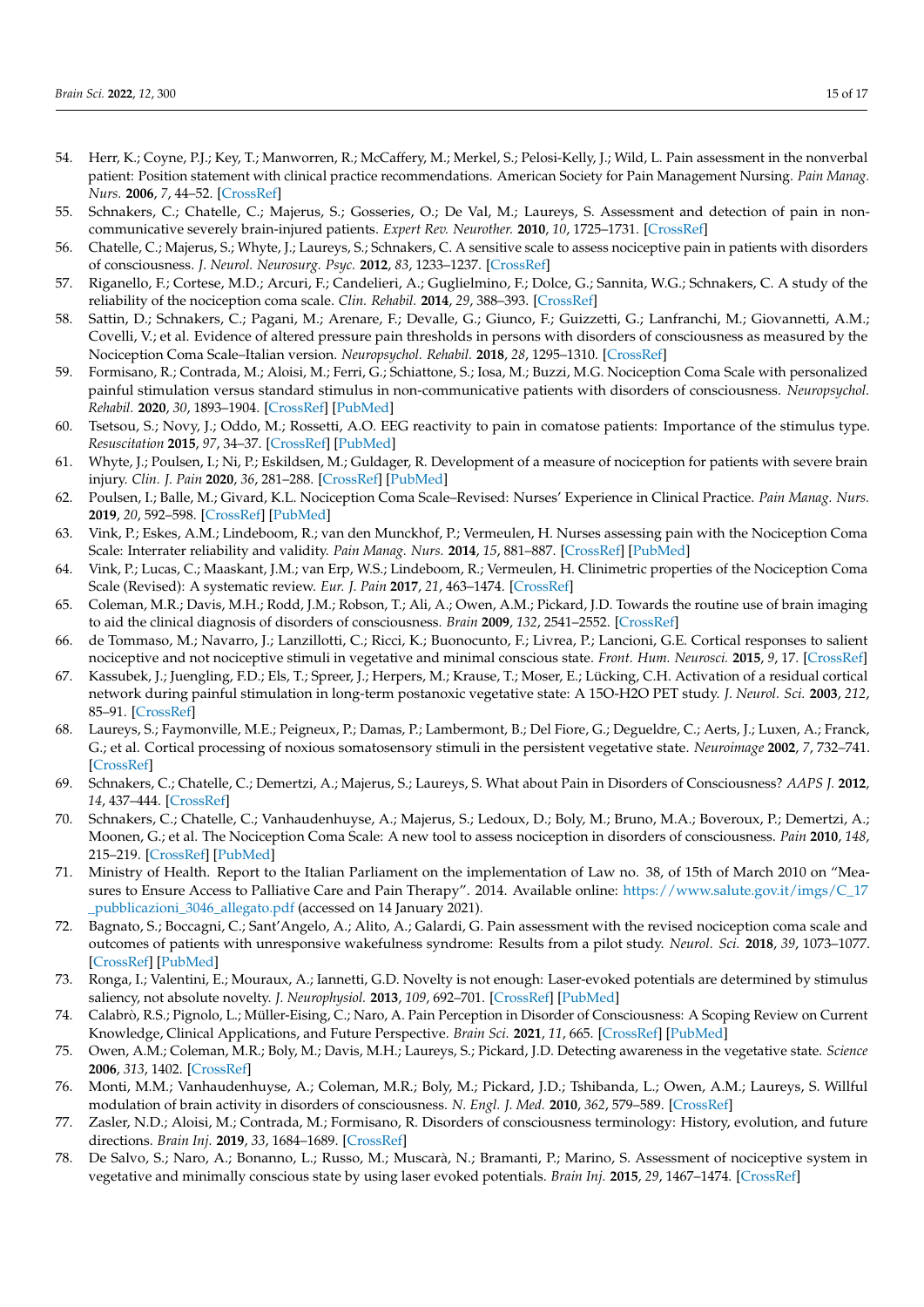- <span id="page-15-0"></span>79. Schoenle, P.W.; Witzke, W. How vegetative is the vegetative state? Preserved semantic processing in VS patients–evidence from N 400 event-related potentials. *NeuroRehabilitation* **2004**, *19*, 329–334. [\[CrossRef\]](http://doi.org/10.3233/NRE-2004-19409)
- <span id="page-15-1"></span>80. Boly, M.; Faymonville, M.E.; Peigneux, P.; Lambermont, B.; Damas, F.; Luxen, A.; Lamy, M.; Moonen, G.; Maquet, P.; Laureys, S. Cerebral processing of auditory and noxious stimuli in severely brain injured patients: Differences between VS and MCS. *Neuropsychol. Rehabil.* **2005**, *15*, 283–289. [\[CrossRef\]](http://doi.org/10.1080/09602010443000371) [\[PubMed\]](http://www.ncbi.nlm.nih.gov/pubmed/16350972)
- <span id="page-15-2"></span>81. Giacino, J.T.; Hirsch, J.; Schiff, N.; Laureys, S. Functional neuroimaging applications for assessment and rehabilitation planning in patients with disorders of consciousness. *Arch. Phys. Med. Rehabil.* **2006**, *87*, S67–S76. [\[CrossRef\]](http://doi.org/10.1016/j.apmr.2006.07.272)
- <span id="page-15-3"></span>82. Boly, M.; Faymonville, M.E.; Schnakers, C.; Peigneux, P.; Lambermont, B.; Phillips, C.; Lancellotti, P.; Luxen, A.; Lamy, M.; Moonen, G.; et al. Perception of pain in the minimally conscious state with PET activation: An observational study. *Lancet Neurol.* **2008**, *7*, 1013–1020. [\[CrossRef\]](http://doi.org/10.1016/S1474-4422(08)70219-9)
- <span id="page-15-4"></span>83. Childs, N.L.; Mercer, W.N.; Childs, H.W. Accuracy of diagnosis of persistent vegetative state. *Neurology* **1993**, *43*, 1465–1467. [\[CrossRef\]](http://doi.org/10.1212/WNL.43.8.1465) [\[PubMed\]](http://www.ncbi.nlm.nih.gov/pubmed/8350997)
- 84. Andrews, K.; Murphy, L.; Munday, R.; Littlewood, C. Misdiagnosis of the vegetative state: Retrospective study in a rehabilitation unit. *BMJ* **1996**, *313*, 13–16. [\[CrossRef\]](http://doi.org/10.1136/bmj.313.7048.13)
- 85. Wijdicks, E.F. Minimally conscious state vs. persistent vegetative state: The case of Terry (Wallis) vs. the case of Terri (Schiavo). *Mayo Clin. Proc.* **2006**, *81*, 1155–1158. [\[CrossRef\]](http://doi.org/10.4065/81.9.1155)
- 86. Gill-Thwaites, H. Lotteries, loopholes, and luck: Misdiagnosis in the vegetative state patient. *Brain Inj.* **2006**, *20*, 1321–1328. [\[CrossRef\]](http://doi.org/10.1080/02699050601081802)
- <span id="page-15-5"></span>87. Formisano, R.; Pistoia, F.; Sarà, M. Disorders of consciousness: A taxonomy to be changed? *Brain Inj.* **2011**, *25*, 638–639. [\[CrossRef\]](http://doi.org/10.3109/02699052.2011.572948)
- <span id="page-15-6"></span>88. Foltz, E.L.; White, L.E. Pain "relief" by frontal cingulumotomy. *J. Neurosurg.* **1962**, *19*, 89–100. [\[CrossRef\]](http://doi.org/10.3171/jns.1962.19.2.0089)
- <span id="page-15-7"></span>89. Kinney, H.C.; Korein, J.; Panigrahy, A.; Dikkes, P.; Goode, R. Neuropathological findings in the brain of Karen Ann Quinlan. The role of the thalamus in the persistent vegetative state. *N. Engl. J. Med.* **1994**, *26*, 1469–1475. [\[CrossRef\]](http://doi.org/10.1056/NEJM199405263302101)
- <span id="page-15-8"></span>90. Klein, M. Perception of pain in the persistent vegetative state? *Eur. J. Pain* **1997**, *1*, 165–168. [\[CrossRef\]](http://doi.org/10.1016/S1090-3801(97)90075-6)
- <span id="page-15-9"></span>91. Merker, B. Consciousness without a cerebral cortex: A challenge for neuroscience and medicine. *Behav. Brain Sci.* **2007**, *30*, 63–81. [\[CrossRef\]](http://doi.org/10.1017/S0140525X07000891) [\[PubMed\]](http://www.ncbi.nlm.nih.gov/pubmed/17475053)
- <span id="page-15-10"></span>92. Marín-Padilla, M. Developmental neuropathology, and impact of perinatal brain damage. II: White matter lesions of the neocortex. *J. Neuropathol. Exp. Neurol.* **1997**, *56*, 219–235. [\[CrossRef\]](http://doi.org/10.1097/00005072-199703000-00001) [\[PubMed\]](http://www.ncbi.nlm.nih.gov/pubmed/9056536)
- <span id="page-15-11"></span>93. Anand, A. Adventures in physiology: The times and life of Autar S Paintal (1925–2004). *J. Biosci.* **2006**, *31*, 513–524. [\[CrossRef\]](http://doi.org/10.1007/BF02708402)
- <span id="page-15-12"></span>94. Pistoia, F.; Sacco, S.; Sarà, M.; Franceschini, M.; Carolei, A. Intrathecal baclofen: Effects on spasticity, pain, and consciousness in disorders of consciousness and locked-in syndrome. *Curr. Pain Headache Rep.* **2015**, *19*, 466. [\[CrossRef\]](http://doi.org/10.1007/s11916-014-0466-8)
- <span id="page-15-13"></span>95. Gélinas, C.; Klein, K.; Naidech, A.M.; Skrobik, Y. Pain, sedation, and delirium management in the neurocritically ill: Lessons learned from recent research. *Semin. Respir. Crit. Care Med.* **2013**, *34*, 236–243. [\[CrossRef\]](http://doi.org/10.1055/s-0033-1342986)
- <span id="page-15-14"></span>96. Whyte, J. Clinical implications of the integrity of the pain matrix. *Lancet Neurol.* **2008**, *7*, 979–980. [\[CrossRef\]](http://doi.org/10.1016/S1474-4422(08)70220-5)
- <span id="page-15-15"></span>97. Haddad, S.H.; Arabi, Y.M. Critical care management of severe traumatic brain injury in adults. *Scand. J. Trauma Resusc. Emerg. Med.* **2012**, *20*, 12. [\[CrossRef\]](http://doi.org/10.1186/1757-7241-20-12)
- <span id="page-15-16"></span>98. Formisano, R.; Vinicola, V.; Penta, F.; Matteis, M.; Brunelli, S.; Weckel, J.W. Active music therapy in the rehabilitation of severe brain injured patients during coma recovery. *Ann Ist Super Sanita* **2001**, *37*, 627–630.
- <span id="page-15-17"></span>99. Sarà, M.; Pistoia, F.; Mura, E.; Onorati, P.; Govoni, S. Intrathecal baclofen in patients with persistent vegetative state: 2 hypotheses. *Arch. Phys. Med. Rehabil.* **2009**, *90*, 1245–1249. [\[CrossRef\]](http://doi.org/10.1016/j.apmr.2009.01.012)
- 100. Lanzillo, B.; Loreto, V.; Calabrese, C.; Estraneo, A.; Moretta, P.; Trojano, L. Does pain relief influence recovery of consciousness? A case report of a patients treated with ziconotide. *Eur. J. Phys. Rehabil. Med.* **2014**, *52*, 263–266.
- <span id="page-15-18"></span>101. Formisano, R.; Aloisi, M.; Contrada, M.; Spanedda, F.; Schiattone, S.; Niedbala, S.; Cobianchi, M.R.; Baldeschi, G.C.; Buzzi, M.G. Late recovery of responsiveness after intra-thecal baclofen pump implantation and the role of diffuse pain and severe spasticity: A case report. *Acta Neurochir.* **2019**, *161*, 1965–1967. [\[CrossRef\]](http://doi.org/10.1007/s00701-019-03994-2) [\[PubMed\]](http://www.ncbi.nlm.nih.gov/pubmed/31267188)
- <span id="page-15-19"></span>102. Intiso, D. ICU-acquired weakness: Should medical sovereignty belong to any specialist? *Crit. Care* **2018**, *22*, 1. [\[CrossRef\]](http://doi.org/10.1186/s13054-017-1923-7) [\[PubMed\]](http://www.ncbi.nlm.nih.gov/pubmed/29301549)
- <span id="page-15-20"></span>103. Formisano, R. Clinical Aspects and Rehabilitation of Neurological Diseases. In *Handbook of Neurorehabilitation. Fondazione Santa Lucia*, 1st ed.; Caltagirone, C., Piras, F., Imbriani, P., Eds.; Giunti Psychometrics: Florence, Italy, 2021; pp. 305–356.
- <span id="page-15-21"></span>104. Baumann, A.; Claudot, F.; Audibert, G.; Mertes, P.M.; Puybasset, L. The ethical and legal aspects of palliative sedation in severely brain-injured patients: A French perspective. *Philos. Ethics Humanity Med.* **2011**, *6*, 4. [\[CrossRef\]](http://doi.org/10.1186/1747-5341-6-4)
- <span id="page-15-22"></span>105. Laureys, S.; Boly, M. What is it like to be vegetative or minimally conscious? *Curr. Opin. Neurol.* **2007**, *20*, 609–613. [\[CrossRef\]](http://doi.org/10.1097/WCO.0b013e3282f1d6dd) [\[PubMed\]](http://www.ncbi.nlm.nih.gov/pubmed/17992077)
- <span id="page-15-23"></span>106. Formisano, R.; Contrada, M.; Iosa, M.; Ferri, G.; Schiattone, S.; Aloisi, M. Coma recovery scale-revised with and without the emotional stimulation of caregivers. *Can. J. Neurol. Sci.* **2019**, *46*, 607–609. [\[CrossRef\]](http://doi.org/10.1017/cjn.2019.227)
- <span id="page-15-24"></span>107. Ofek, H.; Defrin, R. The characteristics of chronic central pain after traumatic brain injury. *Pain* **2007**, *131*, 330–340. [\[CrossRef\]](http://doi.org/10.1016/j.pain.2007.06.015)
- <span id="page-15-25"></span>108. Nampiaparampil, D.E. Prevalence of chronic pain after traumatic brain injury: A systematic review. *JAMA* **2008**, *300*, 711–719. [\[CrossRef\]](http://doi.org/10.1001/jama.300.6.711)
- <span id="page-15-26"></span>109. Formisano, R.; Bivona, U.; Penta, F.; Giustini, M.; Buzzi, M.G.; Ciurli, P.; Matteis, M.; Barba, C.; Della Vedova, C.; Vinicola, V.; et al. Early clinical predictive factors during coma recovery. *Acta Neurochir. Suppl.* **2005**, *93*, 201–205.